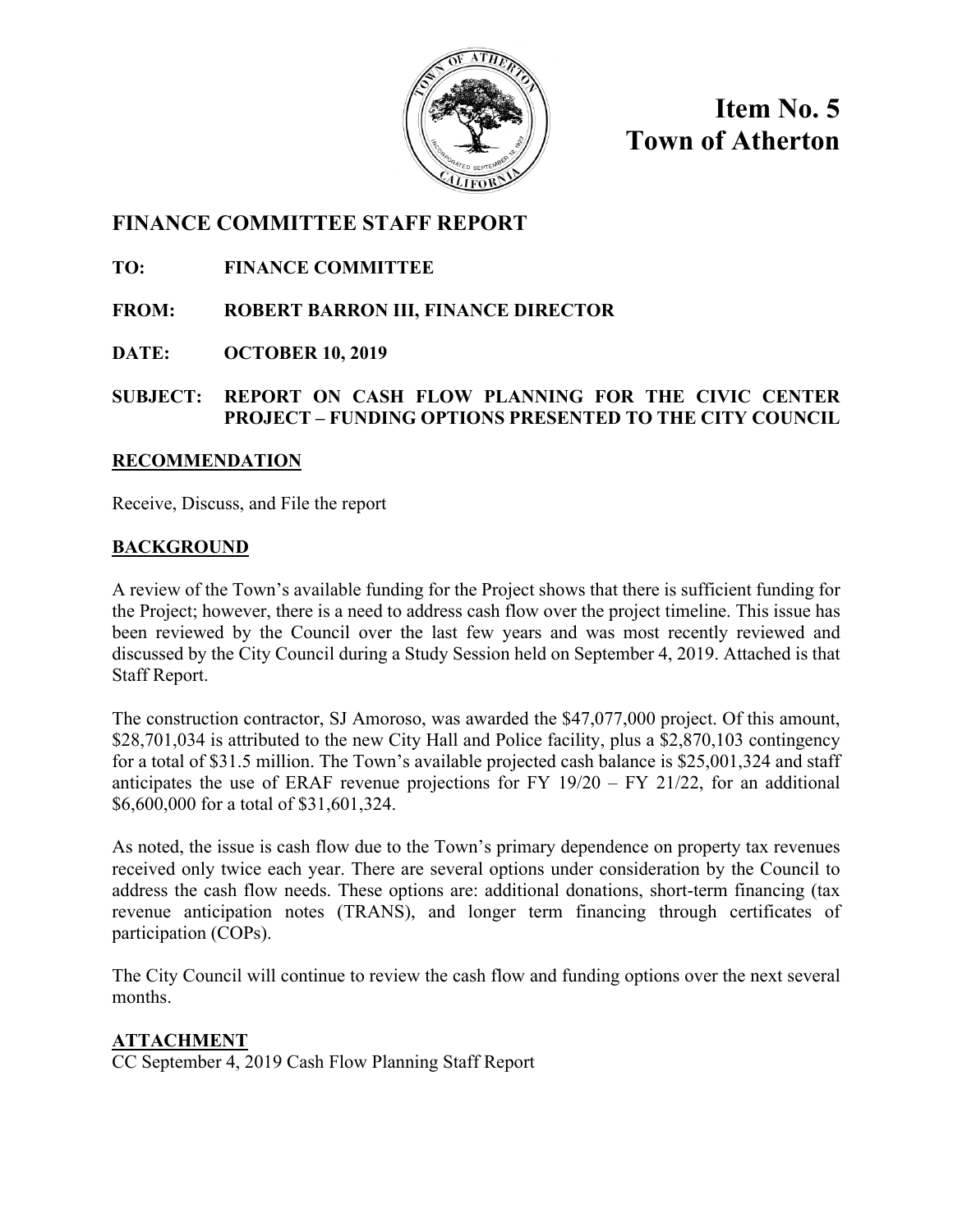

**Item No. XX Town of Atherton**

### **CITY COUNCIL STAFF REPORT – STUDY SESSION**

### **TO: HONORABLE MAYOR AND CITY COUNCIL**

- **FROM: GEORGE RODERICKS, CITY MANAGER ROBERT BARRON III, FINANCE DIRECTOR**
- **DATE: SEPTEMBER 4, 2019**
- **SUBJECT: REVIEW, DISCUSSION, AND DIRECTION ON CASH FLOW PLANNING AND PROJECTION FOR THE CIVIC CENTER PROJECT; REVIEW BRIEF PRESENTATION BY URBAN FUTURES AND PROVIDE DIRECTION ON CERTIFICATES OF PARTICIPATION (COP)**

### **RECOMMENDATION**

Review, discussion, and direction on cash flow planning and projection for the Civic Center Project; and provide direction on certificates of participation.

### **BACKGROUND**

On June 20, 2018, the City Council received initial bids for the Civic Center project. The lowest bid for the entire project was \$56,381,000 from Overaa Construction. Of this total amount \$32,666,000 was the reconciled estimate for the Admin/PD/CDD portion of the project. This exceeded the amount of funding projected for the project. The City Council opted to reject all bids, value engineer the project, and rebid the project to an open market. This process reduced the Admin/PD/CDD estimate for the project by \$4,356,000.

| Reconciled estimate from 2018 low bid     | \$32,666,000  |
|-------------------------------------------|---------------|
| <b>Total Value Engineering</b>            | (\$4,356,000) |
| Revised Estimate from 2018 low bid        | \$28,310,000  |
| Redesign Work for VE                      | \$194,335     |
| Contingency $(10\%)$                      | \$2,831,000   |
| Total Project requirement (w/contingency) | \$31,335,335  |

In March 2019, the Town received new bids for the Project and S.J. Amoroso was ultimately awarded the contract with a low total bid of \$47,077,000. Of the total bid amount, \$28,701,034 is attributed to the new Admin/PDCDD Facility plus a \$2,870,103 contingency.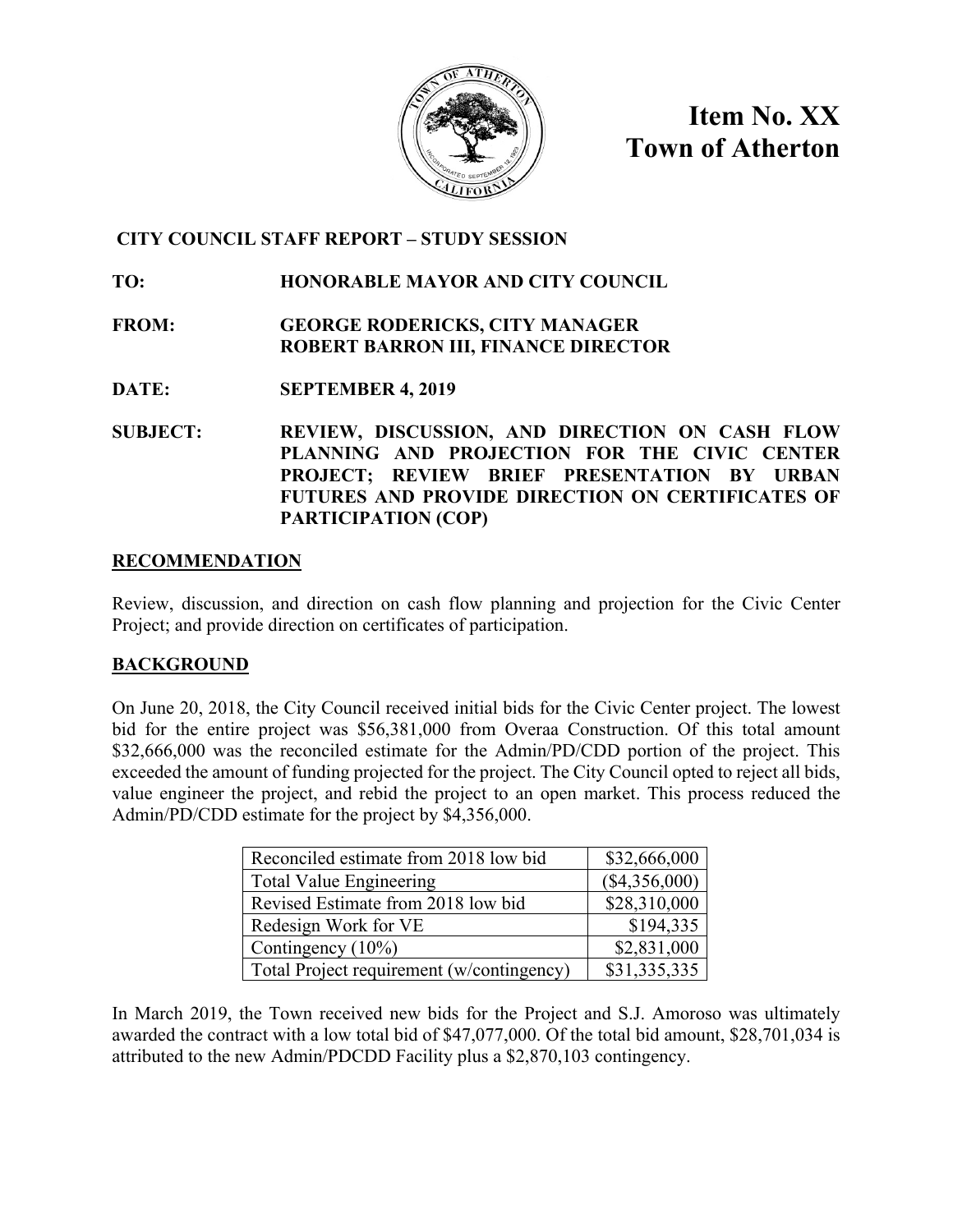#### **Review, Discussion, and Direction for Civic Center Cash Flow Planning September 4, 2019 Page** 2 **of** 5

| <b>Item Description</b>                     | <b>Amount</b> |
|---------------------------------------------|---------------|
| Admin/PD/CDD                                | \$27,677,000  |
| Site Improvements                           | \$1,524,034   |
| <b>Project Costs</b>                        | \$28,701,034  |
| Contingency (10%)                           | \$2,870,103   |
| <b>Total Construction Cost Requirements</b> | \$31,571,137  |

The Library portion of the project is \$12,699,999 for the building, and \$5,675,967 for site work. It is fully funded with a commitment from the County of San Mateo to advance library surplus funds in the amount required to complete the Library. The Town cannot use Library funds to satisfy its General Fund cash flow obligations.

Available and projected funding for the Admin/PD/CDD construction portion of the project is as follows:

| <b>Funding Source</b>                          | <b>Amount</b> |
|------------------------------------------------|---------------|
| <b>Atherton Now</b>                            | \$4,576,976   |
| Estimated Unallocated GF Balance 6/2019        | \$17,276,210  |
| Remaining CIP Funds Allocated                  | \$2,643,138   |
| <b>Building Facility Fund Allocated</b>        | \$505,000     |
| <b>Available Projected Cash Balance</b>        | \$25,001,324  |
| ERAF Surplus Revenue Projections (19/20-21/22) | \$6,600,000   |
| <b>Total</b>                                   | \$31,601,324  |

### **ANALYSIS**

The Town's available projected funding is \$31.6 million. This amount is subject to modification via the Annual Audit and future projections of expenditures and ERAF revenue. The amount is accurate as of the preliminary FY 18/19 audit results.

We projected known available revenue and future revenue with reasonable accuracy and operational expenditures within the cash flow analysis. Basic assumptions are a conservative growth in property taxes of 4% annually and a growth projection of 2% for all other revenue. ERAF for FY 19/20 is \$1.3 million with an estimated increase of 1% year over year. ERAF is a revenue stream that could be subject to more significant swings based on the economy and therefore its estimate amount in this range is appropriate. Building department revenue is also subject to swings to the economy.

Operational expenditures were estimated at 4% percent per year for basic operations. Overall, we projected revenue and expenses midway through FY 22/23 to provide a projection for the payment of COP debt service.

As projected above, the Town will have sufficient funding to complete the project. However, the Town will still need to address the cash flow needs for the project draw down schedule and basic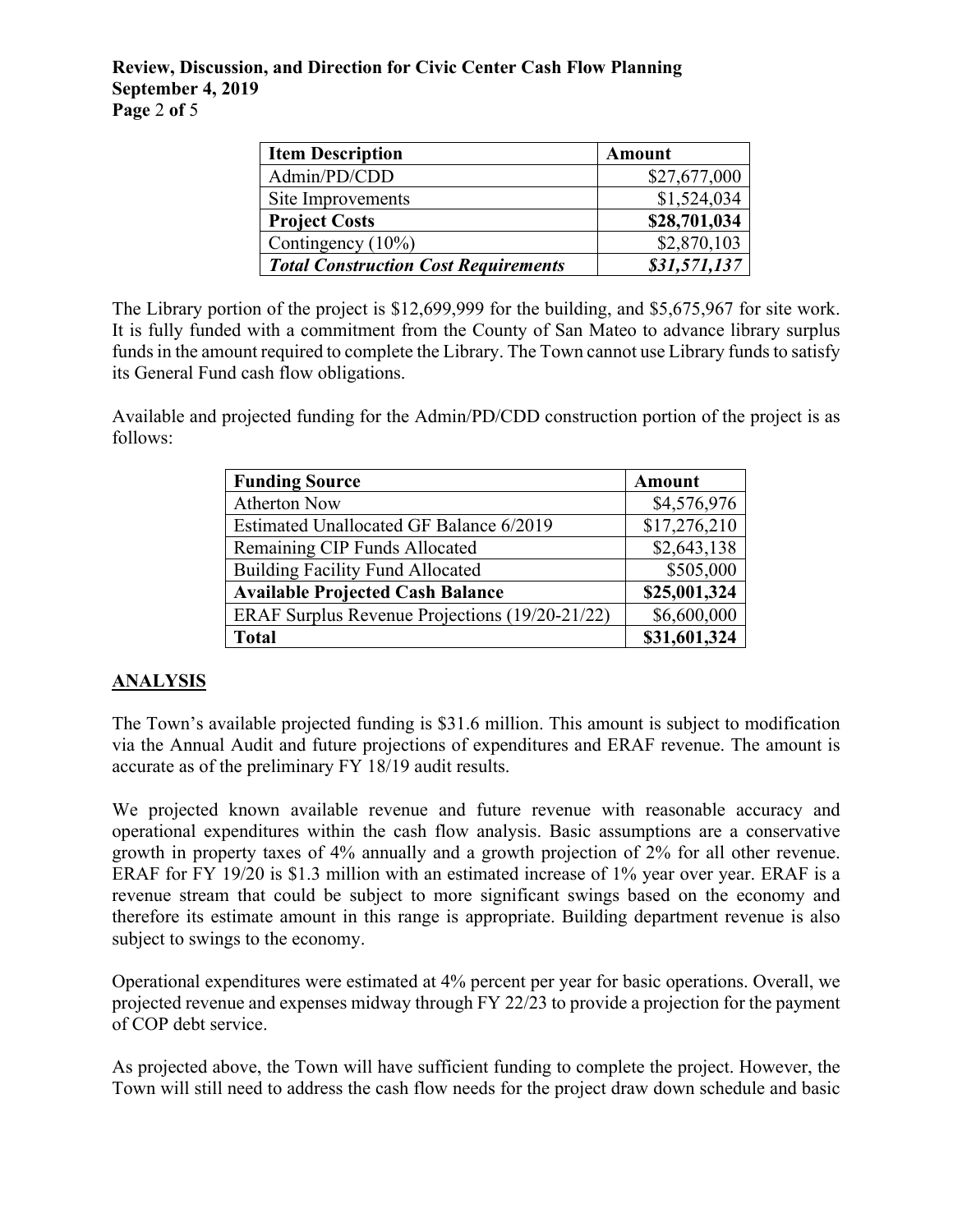#### **Review, Discussion, and Direction for Civic Center Cash Flow Planning September 4, 2019 Page** 3 **of** 5

operations during the 2 years of the project. In prior Civic Center discussions, it was estimated that the project would take up to 27-28 months and carry into FY 21/22.

S.J. Amoroso provided the Town with a baseline timeline and schedule of values for the entire project. S.J. Amoroso estimates that the project will complete as early as June 2021. While this includes an average estimate for rainfall delays, it does not account for other potential delays that most construction projects encounter. The Town's project will be no different in this regard and staff projects full project completion into the fall of 2021.

As part of the schedule of values, the project was broken down into four categories and as follows:

- $\triangleright$  Admin/Police/Council Chambers/Ancillary
- Site Work Admin/Police/Council Chambers/Ancillary
- $\triangleright$  New Library/Town Hall Renovation
- $\triangleright$  Site Work New Library/Town Hall Renovation

Staff requested from the contractor its anticipated Draw Down Schedule for the project over the next 24 months. With a draw down projection, the Town is better able to predict the cash flow needs throughout the project and for basic Town operations. Attached is the Draw Down Schedule for the City portion and the Library portion of the project. The Draw Down Schedule projects roughly 64% of the total project to be completed through March 2020. The Admin/PD/CDD portion of the total \$47.1 million, site work included, is \$18,886,015. Of that amount, we have already paid \$1,524,206 via Payment Request #1 and #2.

A large percentage of the cost of the project is in its foundation and steel structures. It is anticipated that these structures will be in place by March 2020. Actual payment requests and work complete will vary from the anticipated Draw Down Schedule and all invoices are reviewed by the Town's Construction Manager, Project Manager, Finance Department and City Manager to ensure that the work invoiced matches the work in the field.

#### Cash Flow

Based on the Draw Down Schedule and available cash and cash flow, the Town's General Fund operational requirements will face a shortfall that triggers the need for a COP. Staff preliminarily thought that a \$7,000,000 COP would be sufficient to cover the cash flow requirements. However, due to Par values, debt service, and the need to maintain the Town's Cash Reserves, the minimum amount of a COP is \$8,000,000. While the Council previously advised that the Town's Operational Reserve could be used toward the Town's cash flow needs, it is the recommendation of Urban Futures and staff that the Town's reserve policies continue to be met as the they will be required by the underwriter for credit rating purposes and to show the ability to maintain debt service payments in the event of an economic downturn.

The Draw Down Schedule projects a need for \$18.86 million through March 2020. Without an influx of cash, the General Fund balance is projected to be at negative \$1.9 million by October 2020.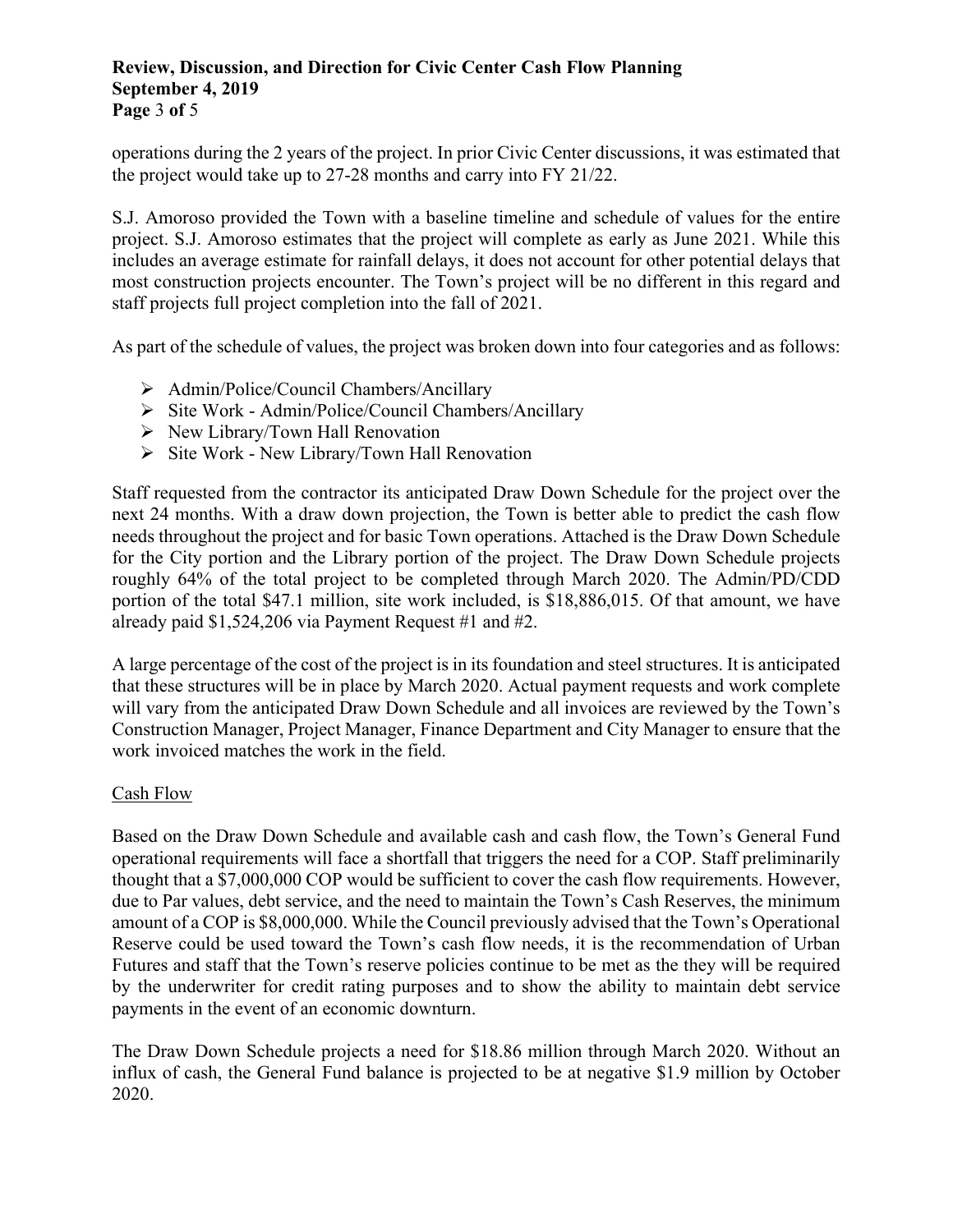Each year, excess revenues are projected to be used toward the Project cash needs. *Staff's recommendation is the consideration of a COP at a reasonable amount which allows for payments according to the projected draw down schedule.* This will allow a lesser and consistent payback structure that the Town could potentially pay off early given available revenue projections. From staff's perspective, it is important to have a prudent alignment of debt service until revenues and expenditures equalize several years past the project's completion date.

In the cash flow analysis, *staff used the assumption that the bond proceeds pay for future drawdowns on the project, rather than reimburse the General Fund*. Based on the projected drawdown payment schedule, staff with the assistance of Urban Futures, created several COP funding scenarios. Scenarios are set at a 10, 15, 20-year funding horizons and at varying amounts, but the Town can choose to alter the amount and funding horizon creating a solution tailored to the Town's needs. For scenario purposes we used the drawdown schedule from January 2020 through May 2020 as a benchmark for funding.

| <b>Expenditure Month</b> | <b>Drawdown Project amount</b> |
|--------------------------|--------------------------------|
| January 2020             | \$2,741,135                    |
| February 2020            | \$3,035,317                    |
| March 2020               | \$2,560,565                    |
| April 2020               | \$1,629,306                    |
| May 2020                 | \$1,055,086                    |
| <b>Total</b>             | \$11,021,409                   |

Attached are the COP Funding Scenarios. Funding scenarios that maintain a projected fund balance of at least \$5 million should be considered by the Council. Funding scenarios with a fund balance that fall below that amount should not be considered.

The current bond market climate suggests that the Town should consider a COP timely. Urban Futures and staff recommend a COP between \$8 and \$10 million for the purposes of this project to address the Town's cash flow needs. The Council could opt to extend the funding horizon to 15 to 20 years to pay off the COP.

Urban Futures will assist in the presentation of several options for examination by the Council.

Staff believes it is prudent and beneficial that the Town begin the process of a COP within the next 6 months. COPS can be issued in multiples of funding years such 15, 20, or 25-year funding horizons.

*This is provided to allow the Council's continued discussion of current project funding and cash flow planning. Staff is seeking specific Council direction this evening to begin the process of a Certificates of Participations.*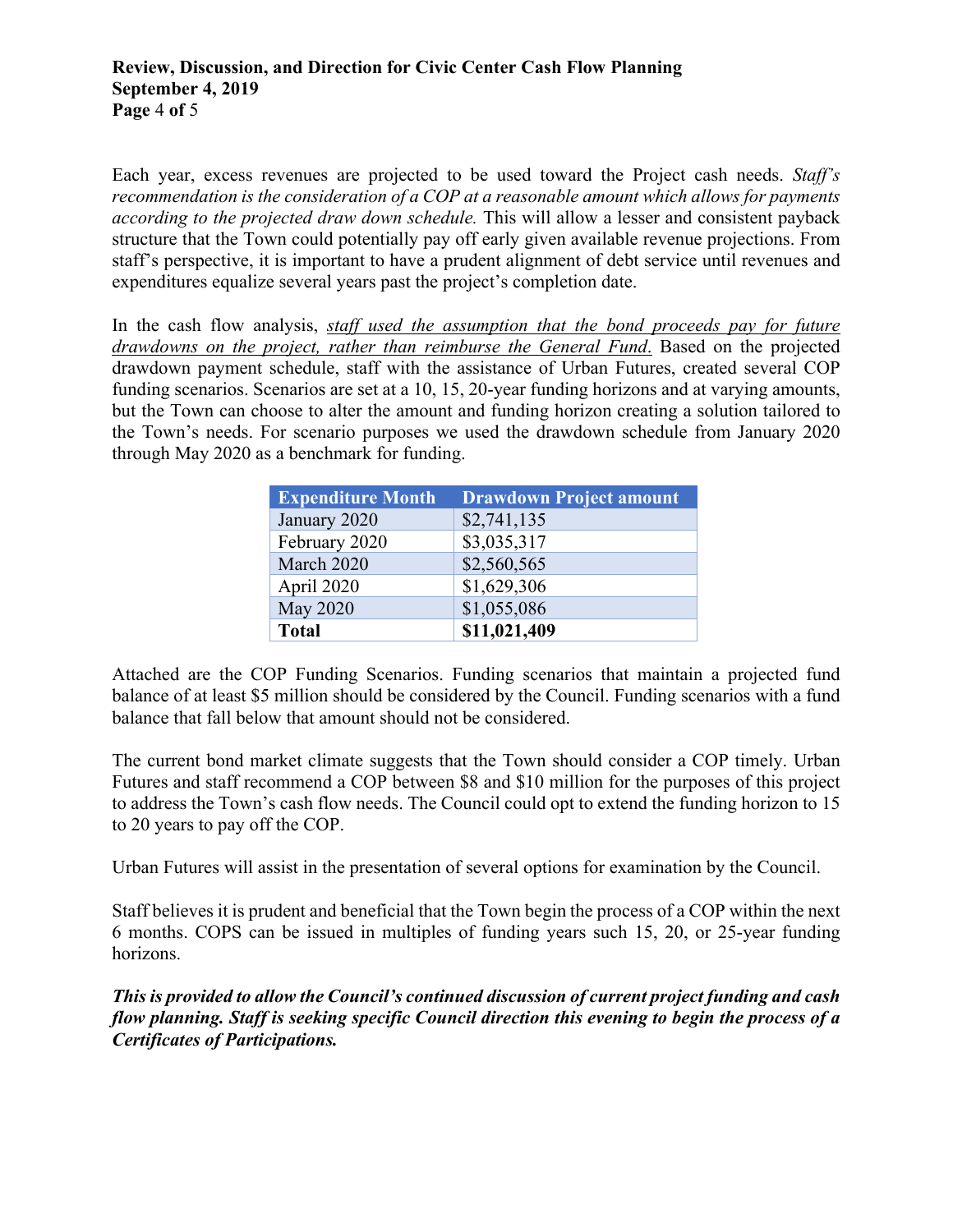### **POLICY ISSUES**

The Town does not have a history of debt. However, most agencies will enter into short- or longterm debt for large structural capital projects that exceed their budget constraints. Typical facilities financed via COPs include administration buildings, water and sewer systems, public safety facilities, schools, parking garages, etc. While the Town is fortunate to have cash on hand, donations, and projected revenues to complete its most significant capital infrastructure project, that cash will not be fully realized until the project is complete. This creates a cash flow burden on the Town's General Fund and triggers the need for a COP.

The objectives of any debt issuance must be well thought out and fit within the goals of the public agency. While the California Constitution provides that COPs may be issued by a public entity; do not constitute indebtedness under the California Constitutional debt limit; and do not trigger voter approval, thoughtful deliberation by the Council is encouraged.

### **FISCAL IMPACT**

None at this time. It is important to note that the projections for cash flow and drawn down are projections. They may change and are subject to modification based on emergencies, economic fluctuations, and, for the project, the weather and construction issues that may cause project delay or cost modifications. While the Town should limit the amount of a COP to only what is needed, staff does not recommend undercutting the amount of the COP on the basis of possible future project donations, overly optimistic revenues, or other cost-cutting opportunities. The Town's General Fund is its primary operating fund for the Town. Staff cautions against burdening it unnecessarily.

### **PUBLIC NOTICE**

Public notification was achieved by posting the agenda, with this agenda item being listed, at least 72 hours prior to the meeting in print and electronically. Information about the project is also disseminated via the Town's electronic News Flash and Atherton Online. There are approximately 1,200 subscribers to the Town's electronic News Flash publications. Subscribers include residents as well as stakeholders – to include, but be not limited to, media outlets, school districts, Menlo Park Fire District, service provides (water, power, and sewer), and regional elected officials. The Town maintains an active and up to date Project Website at http://caatherton.civicplus.com/index.aspx?NID=290.

### **ATTACHMENTS**

Attachment 1: Civic Center Project Draw Down Schedule Attachment 2: COP Funding Scenarios Attachment 3: Atherton Civic Center Cash Flow Funding Analysis Worksheets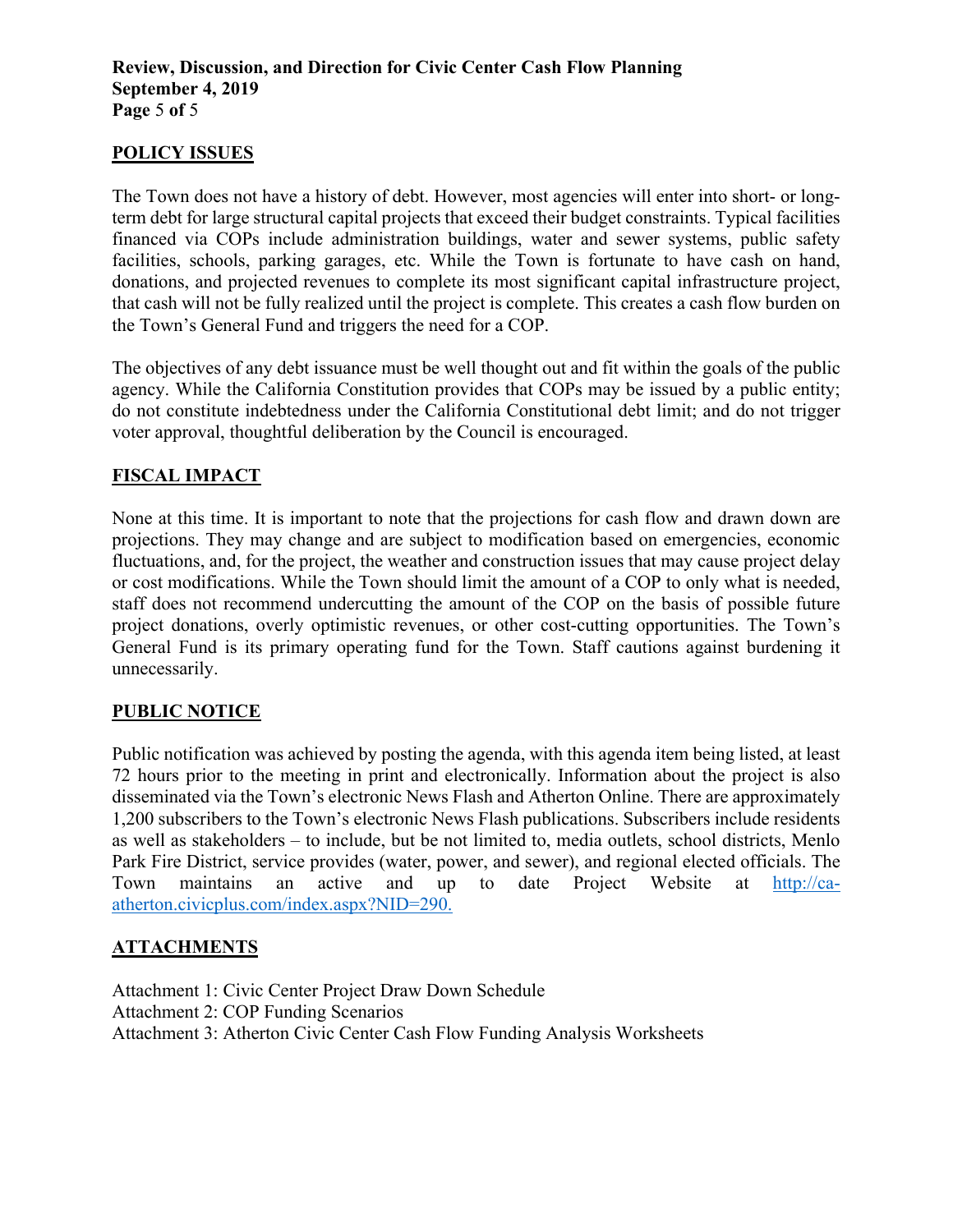### **Atherton Draw Down Schedule Civic Center Project**

| Year | <b>Month</b> | PD/Admin            | <b>PD Site</b> |                         | <b>Library</b> |    | <b>Library Site</b> | <b>Total</b>        |
|------|--------------|---------------------|----------------|-------------------------|----------------|----|---------------------|---------------------|
| 2019 | June         | \$<br>877,991       | \$<br>105,542  | \$                      | 373,093        | \$ | 149,135             | \$<br>1,505,761     |
| 2019 | July         | \$<br>464,268       | \$<br>76,405   | \$                      | 213,191        | \$ | 369,074             | \$<br>1,122,938     |
| 2019 | August       | \$<br>792,978       | \$<br>181,000  | \$                      | 408,225        | \$ | 1,143,114           | \$<br>2,525,317     |
| 2019 | September    | \$<br>1,611,515     | \$<br>280,522  | \$                      | 609,236        | \$ | 428,437             | \$<br>2,929,710     |
| 2019 | October      | \$<br>1,672,477     | \$<br>291,807  | \$                      | 632,480        | \$ | 418,878             | \$<br>3,015,642     |
| 2019 | November     | \$<br>2,548,669     | \$<br>16,518   | \$                      | 267,266        | \$ | 193,636             | \$<br>3,026,089     |
| 2019 | December     | \$<br>2,734,550     | \$<br>6,585    | \$                      | 1,891,610      | \$ | 90,529              | \$<br>4,723,274     |
| 2020 | January      | \$<br>3,028,732     | \$<br>6,585    | \$                      | 1,649,800      | \$ | 167,741             | \$<br>4,852,858     |
| 2020 | February     | \$<br>2,535,266     | \$<br>25,299   | \$                      | 930,199        | \$ | 173,543             | \$<br>3,664,307     |
| 2020 | March        | \$<br>1,622,721     | \$<br>6,585    | \$                      | 1,137,642      | \$ | 7,551               | \$<br>2,774,499     |
| 2020 | April        | \$<br>976,336       | \$<br>78,750   | \$                      | 349,747        | \$ | 381,022             | \$<br>1,785,855     |
| 2020 | May          | \$<br>1,408,113     | \$<br>5,268    | \$                      | 234,683        | \$ | 7,551               | \$<br>1,655,615     |
| 2020 | June         | \$<br>1,062,149     | \$<br>5,268    | \$                      | 381,165        | \$ | 25,964              | \$<br>1,474,546     |
| 2020 | July         | \$<br>907,571       | \$<br>6,585    | \$                      | 749,045        | \$ | 9,439               | \$<br>1,672,640     |
| 2020 | August       | \$<br>1,085,712     | \$<br>6,585    | \$                      | 279,889        | \$ | 315,769             | \$<br>1,687,955     |
| 2020 | September    | \$<br>1,140,285     | \$<br>6,585    | \$                      | 332,589        | \$ | 205,447             | \$<br>1,684,906     |
| 2020 | October      | \$<br>812,054       | \$<br>52,188   | \$                      | 386,158        | \$ | 248,136             | \$<br>1,498,536     |
| 2020 | November     | \$<br>413,812       | \$<br>205,221  | \$                      | 552,140        | \$ | 173,892             | \$<br>1,345,065     |
| 2020 | December     | \$<br>360,404       | \$<br>6,585    | \$                      | 704,395        | \$ | 134,527             | \$<br>1,205,911     |
| 2021 | January      | \$<br>310,674       | \$<br>6,585    | \$                      | 415,083        | \$ | 155,890             | \$<br>888,232       |
| 2021 | February     | \$<br>168,244       | \$<br>11,853   | \$                      | 39,733         | \$ | 241,639             | \$<br>461,469       |
| 2021 | March        | \$<br>194,165       | \$<br>16,740   | \$                      | 22,000         | \$ | 366,797             | \$<br>599,702       |
| 2021 | April        | \$<br>168,059       | \$<br>103,170  | \$                      | 47,291         | \$ | 245,603             | \$<br>564,123       |
| 2021 | May          | \$<br>145,814       | \$<br>15,804   | \$                      | 87,814         | \$ | 22,653              | \$<br>272,085       |
| 2021 | June         | \$<br>134,442       |                | $\overline{\mathsf{s}}$ | 5,525          |    |                     | \$<br>139,967       |
|      |              | \$<br>27,177,001.00 | \$1,524,035.00 | \$                      | 12,699,999.00  |    | \$5,675,967.00      | \$<br>47,077,002.00 |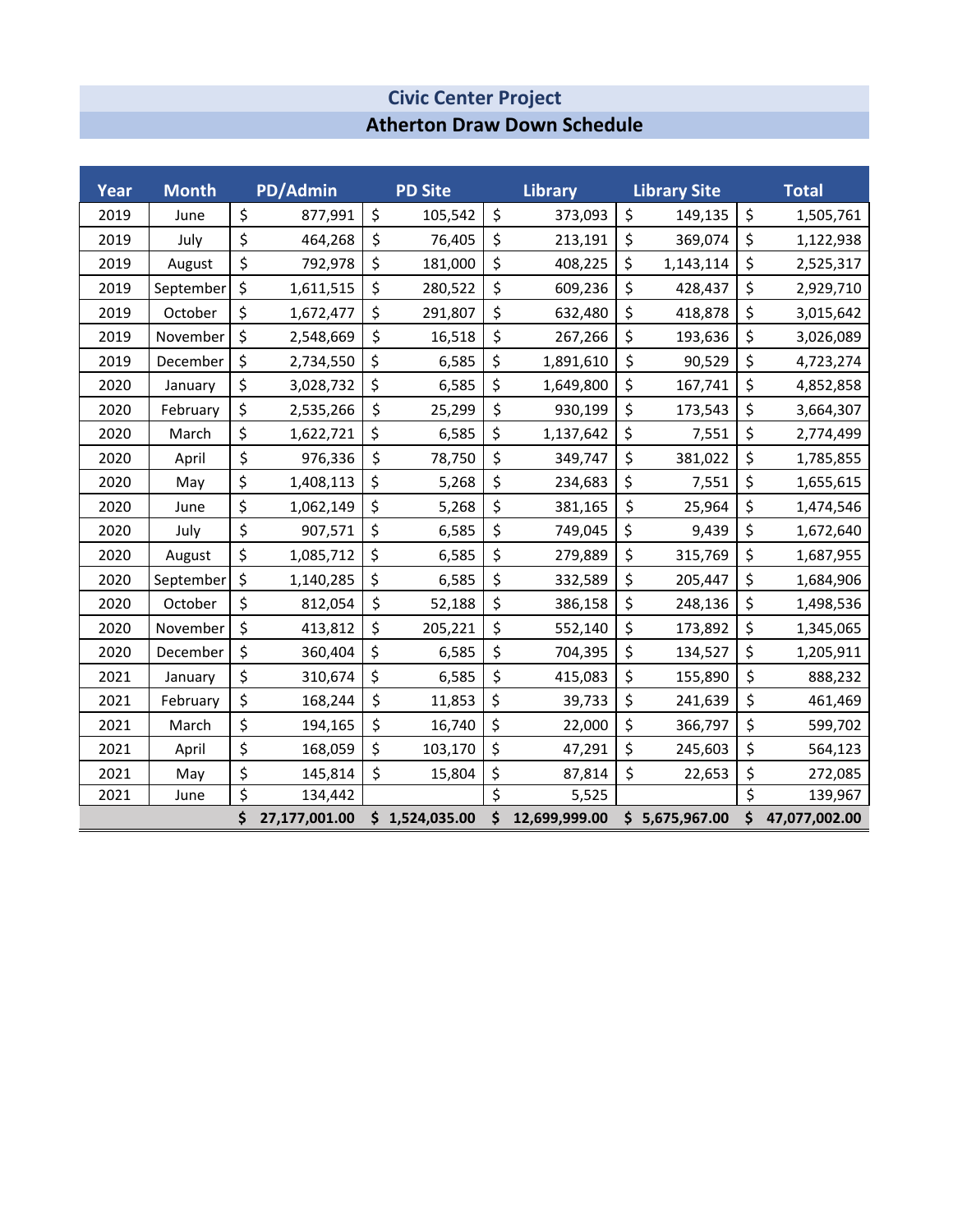#### **COP FUNDING OPTION SCENARIOS FOR CIVIC CENTER**

|                                                       | <b>10 Years</b>                      | <b>15 Years</b>                      | 20 Years                             |
|-------------------------------------------------------|--------------------------------------|--------------------------------------|--------------------------------------|
| <b>Project Proceeds</b>                               | \$10,655,888                         | \$9,966,323                          | \$9,813,897                          |
| Par amount<br>All-in TIC<br><b>Total Debt Service</b> | \$9,000,000<br>1.48%<br>\$11,480,758 | \$8,170,000<br>2.10%<br>\$11,637,600 | \$8,000,000<br>2.66%<br>\$12,665,114 |
| Min. Balance Level                                    | \$5,173,163                          | \$5,098,255                          | \$5,183,815                          |

Note: Analysis assumes AA+ rating and current interest rates. Results are preliminary and subject to change.

#### **COP FUNDING OPTION SCENARIOS FOR CIVIC CENTER (10 YEARS)**

|                         | <b>S7MM Par</b> | <b>S7MM Proceeds</b> | <b>S8MM Par</b> | <b>S8MM Proceeds</b> | <b>S9MM Par</b> | <b>S9MM Proceeds</b> |
|-------------------------|-----------------|----------------------|-----------------|----------------------|-----------------|----------------------|
| <b>Project Proceeds</b> | \$8.243.291     | \$7,000,000          | \$9.449.649     | \$8,000,000          | \$10,655,888    | \$9,000,000          |
| Par amount              | \$7,000,000     | \$5,970,000          | \$8,000,000     | \$6,800,000          | \$9,000,000     | \$7,630,000          |
| All-in TIC              | 1.59%           | 1.67%                | 1.52%           | 1.60%                | 1.48%           | 1.55%                |
| Total Debt Service      | \$8.929.183     | \$7.614.318          | \$10,205,095    | \$8.673.678          | \$11,480,758    | \$9,732,537          |
| Min. Balance Level      | \$3.170.391     | \$2.134.464          | \$4,171,836     | \$2,966,355          | \$5.173.163     | \$3,793,246          |

Note: Analysis assumes AA+ rating and current interest rates. Results are preliminary and subject to change.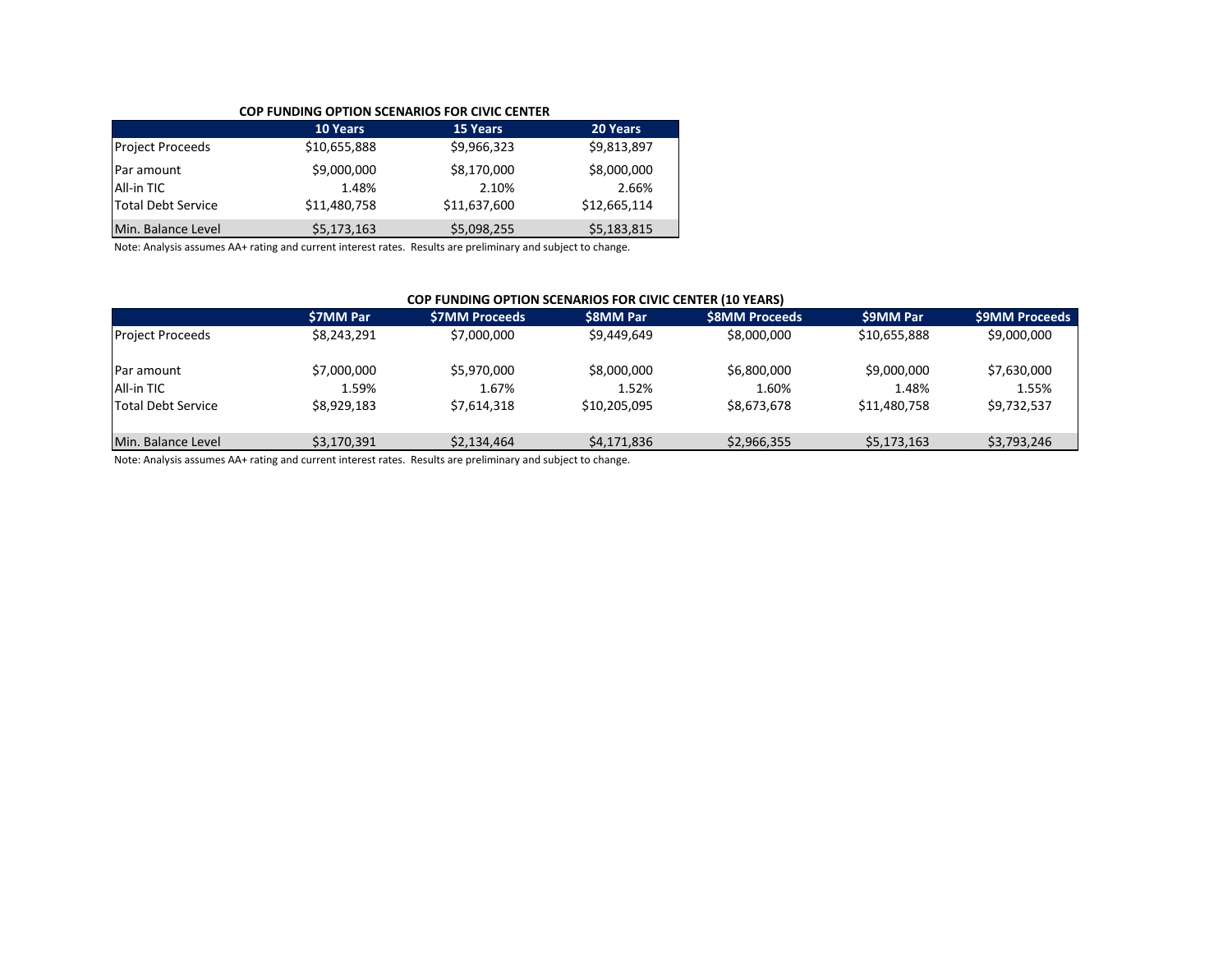| <b>Available Project Cash</b>                           |            | <b>COP AMOUNT: \$10.65 Million</b> |
|---------------------------------------------------------|------------|------------------------------------|
| Unallocated General Fund Balance-ending FY 18/19 est \$ | 17.276.210 | <b>COP ISSUANCE: January 2020</b>  |
| <b>CIP Fund Balance</b>                                 | 2.643.138  | <b>FUNDING HORIZON: 10-Years</b>   |
| <b>Facility Funds</b>                                   | 505.000    | <b>EST. ANNUAL DEBT SERVICE</b>    |
| <b>Atherton Now Funds</b>                               | 4.576.976  |                                    |
|                                                         | 25,001,324 |                                    |

**COP AMOUNT: \$10.65 Million EST. ANNUAL DEBT SERVICE: \$1.2 M** 

| <b>Expenditures</b> |                    |     |                   | <b>General Fund Ops   CC Project Drawdown</b> |      | <b>GF Revenue</b>   | <b>COP Debt Service</b> |                           | <b>GF Revenue</b> |                | <b>Running Balance</b> |
|---------------------|--------------------|-----|-------------------|-----------------------------------------------|------|---------------------|-------------------------|---------------------------|-------------------|----------------|------------------------|
|                     |                    |     | (average)         |                                               |      | <b>Property Tax</b> |                         |                           | <b>Other</b>      | \$             | 25,001,324             |
| <b>July 2019</b>    |                    | \$  | (1,650,000)       | (983, 533)                                    |      |                     |                         | - \$                      | 630,851           | $\blacksquare$ | 22,998,642             |
| August 2019         |                    | \$  | (1,200,000)       | (540, 673)                                    |      |                     |                         | \$                        | 400,000 \$        |                | 21,657,969             |
| September 2019      |                    | \$  | (1,425,000)       | (973, 978)                                    |      |                     |                         | \$                        | $360,000$ \$      |                | 19,618,991             |
| October 2019        |                    | \$  | (1,225,000)       | (1,892,037)                                   |      |                     |                         | \$                        | 431,000 \$        |                | 16,932,954             |
| November 2019       |                    | \$  | (1, 125, 000)     | (1,964,284)                                   |      |                     |                         | \$                        | $325,000$ \$      |                | 14,168,670             |
| December 2019       |                    | \$  | (1,260,000)       | $(2,565,187)$ \$                              |      | 5,055,000           |                         | \$                        | $500,000$ \$      |                | 15,898,483             |
| January 2020        | ERAF <sup>S</sup>  |     | (1,220,000)       |                                               | \$   | 1,300,000           |                         | $\frac{1}{2}$             | $470,000$ \$      |                | 16,448,483             |
| February 2020       |                    | \$  | (1, 118, 000)     |                                               | \$   | 613,647             |                         | \$                        | $400,000$ \$      |                | 16,344,130             |
| March 2020          |                    | \$  | (1,035,000)       |                                               |      |                     |                         | \$                        | 480,000 \$        |                | 15,789,130             |
| April 2020          |                    | \$  | (1, 110, 000)     |                                               |      |                     |                         | $\boldsymbol{\mathsf{S}}$ | $500,000$ \$      |                | 15,179,130             |
| <b>May 2020</b>     |                    | \$  | (1, 185, 000)     | (365, 521)                                    | l \$ | 5,055,000           |                         | $\sqrt[6]{3}$             | $400,000$ \$      |                | 19,083,609             |
| <b>June 2020</b>    |                    | \$  | (1, 150, 000)     | $(1,413,381)$ \$                              |      | 613,647             | $(641, 758)$ \$<br>\$   |                           | $300,000$ \$      |                | 16,792,117             |
| <b>July 2020</b>    |                    | \$  | (2, 150, 000)     | (1,067,417)                                   |      |                     |                         | \$                        | $500,000$ \$      |                | 14,074,700             |
| August 2020         |                    | \$  | (1,230,000)       | (914, 156)                                    |      |                     |                         | \$                        | $400,000$ \$      |                | 12,330,544             |
| September 2020      |                    | \$  | (1,510,000)       | (1,092,297)                                   |      |                     |                         | \$                        | 430,000 \$        |                | 10,158,247             |
| October 2020        |                    | \$  | (1,375,000)       | (1, 146, 870)                                 |      |                     |                         | \$                        | 445,000 \$        |                | 8,081,377              |
| November 2020       |                    | \$  | (1, 175, 000)     | (864, 242)                                    |      |                     |                         | \$                        | $325,000$ \$      |                | 6,367,135              |
| December 2020       |                    | \$  | (1,450,000)       | $(619,033)$ \$                                |      | $5,434,000$ \$      | (214,000)               | l \$                      | $500,000$ \$      |                | 10,018,102             |
| January 2021        | ERAF               | \$  | (1,232,000)       | $(366,989)$ \$                                |      | 1,313,000           |                         | \$                        | 475,000 \$        |                | 10,207,113             |
| February 2021       |                    | \$  | (1,040,000)       | $(317, 259)$ \$                               |      | 610,000             |                         | \$                        | $375,000$ \$      |                | 9,834,854              |
| March 2021          |                    | \$  | (1,057,000)       | (180, 097)                                    |      |                     |                         | \$                        | 465,000 \$        |                | 9,062,757              |
| April 2021          |                    | \$  | (1, 120, 000)     | $(210,905)$ \$                                |      | 610,000             |                         | \$                        | 373,000 \$        |                | 8,714,852              |
| May 2021            |                    | \$  | (1,065,000)       | $(271, 229)$ \$                               |      | 5,434,100           |                         | \$                        | $425,000$ \$      |                | 13,237,723             |
| <b>June 2021</b>    |                    | \$  | (1,075,000)       | (161, 618)                                    |      |                     | (989,000)<br>\$         | -\$                       | $300,500$ \$      |                | 11,312,605             |
| <b>July 2021</b>    |                    | \$  | (2,500,000)       | (134, 442)                                    |      |                     |                         | \$                        | $490,000$ \$      |                | 9,168,163              |
| August 2021         |                    | \$  | (1,400,000)       |                                               |      |                     |                         | \$                        | 460,000 \$        |                | 8,228,163              |
| September 2021      |                    | \$  | (1,550,000)       |                                               |      |                     |                         | \$                        | $420,000$ \$      |                | 7,098,163              |
| October 2021        |                    | \$  | (1,475,000)       |                                               |      |                     |                         | \$                        | $500,000$ \$      |                | 6,123,163              |
| November 2021       |                    | \$  | (1,375,000)       |                                               |      |                     |                         | \$                        | 425,000           | \$             | 5,173,163              |
| December 2021       |                    | -\$ | (1,425,000)       |                                               | \$   | 5,822,000           | (194, 625)              | \$                        | $525,000$ \$      |                | 9,900,538              |
| January 2022        | ERAF <sub>\$</sub> |     | (1,350,000)       |                                               | \$   | 1,326,130           |                         | \$                        | $550,000$ \$      |                | 10,426,668             |
| February 2022       |                    | \$  | (1,025,000)       |                                               | \$   | 450,000             |                         | \$                        | $375,000$ \$      |                | 10,226,668             |
| March 2022          |                    | \$  | (1,032,000)       |                                               |      |                     |                         | \$                        | 450,000 \$        |                | 9,644,668              |
| April 2022          |                    | \$  | (1,025,000)       |                                               |      |                     |                         | -\$                       | $400,000$ \$      |                | 9,019,668              |
| May 2022            |                    | \$  | (1,075,000)       |                                               | \$   | 5,700,000           |                         | \$                        | $450,000$ \$      |                | 14,094,668             |
| <b>June 2022</b>    |                    | \$  | (1,095,000)       | 0                                             | l \$ | 274,000             | (1,009,625)             | -\$                       | 374,000 \$        |                | 12,638,043             |
| <b>July 2022</b>    |                    | \$  | (2,700,000)       | 0                                             |      |                     |                         | \$                        | $500,000$ \$      |                | 10,438,043             |
| August 2022         |                    | \$  | (1,500,000)       | $\overline{0}$                                |      |                     |                         | -\$                       | $400,000$ \$      |                | 9,338,043              |
| September 2022      |                    | \$  | (1,575,000)       |                                               |      |                     |                         | \$                        | $410,000$ \$      |                | 8,173,043              |
| October 2022        |                    | \$  | (1,485,000)       |                                               |      |                     |                         | \$                        | 475,000 \$        |                | 7,163,043              |
| November 2022       |                    | \$  | (1,410,000)       |                                               |      |                     |                         | -\$                       | $375,000$ \$      |                | 6,128,043              |
| December 2022       |                    | S,  | (1.425.000)       |                                               | -\$  | 6.116.000           | $(174.250)$ \$          |                           | $500.000$ \$      |                | 11.144.793             |
| January 2023        | ERAF <sup>\$</sup> |     | (1,360,000)       |                                               | \$   | 1,339,391           |                         | \$                        | 450,000 \$        |                | 11,574,184             |
| February 2023       |                    | \$  | (1,050,000)       |                                               | \$   | 531,000             |                         | \$                        | $375,000$ \$      |                | 11,430,184             |
| March 2023          |                    | \$  | (1,095,000)       |                                               |      |                     |                         | \$                        | $400,000$ \$      |                | 10,735,184             |
| April 2023          |                    | \$  | (1, 155, 000)     |                                               |      |                     |                         | \$                        | $350,000$ \$      |                | 9,930,184              |
| May 2023            |                    | \$  | (1, 160, 000)     |                                               | \$   | 5,925,000           |                         | \$                        | $450,000$ \$      |                | 15, 145, 184           |
| <b>June 2023</b>    |                    | \$  | (1, 163, 000)     |                                               | \$   | 590,000             | $(1,029,250)$ \$        |                           | 403,000 \$        |                | 13,945,934             |
| <b>July 2023</b>    |                    | \$  | (2,650,000)       |                                               |      |                     |                         | \$                        | $418,000$ \$      |                | 11,713,934             |
| August 2023         |                    | \$  | (1,450,000)       |                                               |      |                     |                         | \$                        | $460,000$ \$      |                | 10,723,934             |
| September 2023      |                    | \$  | (1,425,000)       |                                               |      |                     |                         | \$                        | 408,000 \$        |                | 9,706,934              |
| October 2023        |                    | \$  | (1,300,000)       |                                               |      |                     |                         | \$                        | $509,000$ \$      |                | 8,915,934              |
| November 2023       |                    | \$  | (1,275,000)       |                                               |      |                     |                         | \$                        | $412,000$ \$      |                | 8,052,934              |
| December 2023       |                    | \$  | (1,375,000)       |                                               | \$   | 6,120,000           | $(152, 875)$ \$         |                           | $600,000$ \$      |                | 13,245,059             |
|                     |                    | \$  | $(73,062,000)$ \$ | $(18,045,148)$ \$                             |      | 60,231,915          |                         | \$                        | 23,524,351        |                |                        |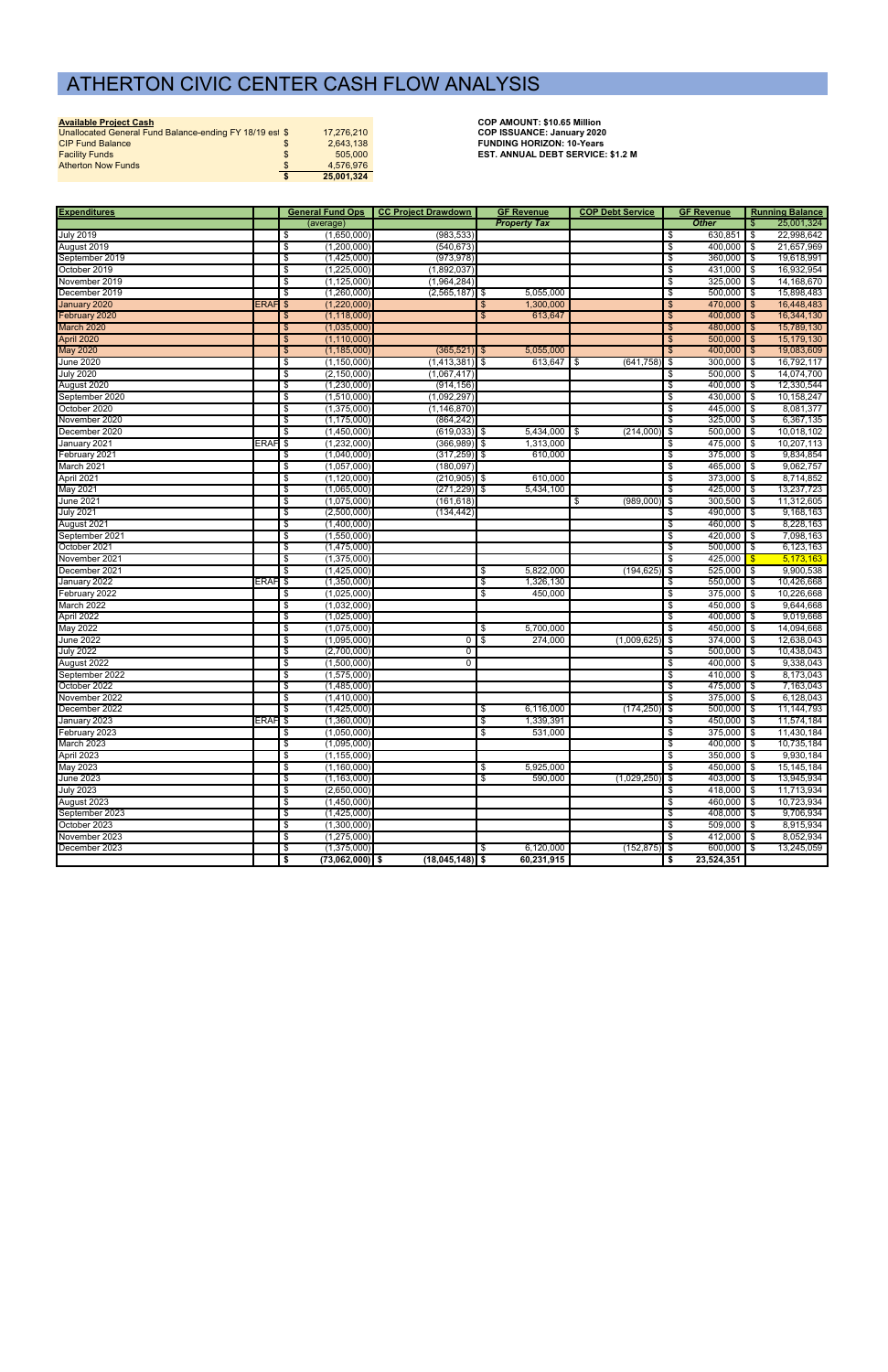### **COP Proceeds 10.65 Million; 10 Year Horizon**



Period No. Principal Coupon Interest Debt Service Annual Debt Service 1 440,000.00 0.04 201,757.78 641,757.78 641,757.78 2 - - 214,000.00 214,000.00 - 3 775,000.00 0.05 214,000.00 989,000.00 1,203,000.00 4 - - 194,625.00 194,625.00 - 5 815,000.00 0.05 194,625.00 1,009,625.00 1,204,250.00 6 - - - - - - 174,250.00 174,250.00<br>7 - - - - 855,000.00 - 0.05 174,250.00 1,029,250.00 1,203,500.00 7 855,000.00 0.05 174,250.00 1,029,250.00 1,203,500.00 8 - 152,875.00 152,875.00 152,875.00 - 900,000.00 - 0.05 152,875.00 1,052,875.00 1,205,750.00 9 900,000.00 0.05 152,875.00 1,052,875.00 10 - - 130,375.00 130,375.00<br>11 945,000.00 0.05 130,375.00 1,075,375.00 1,205,750.00 11 945,000.00 0.05 130,375.00 1,075,375.00 12 - - 106,750.00 106,750.00<br>13 990,000.00 0.05 106,750.00 1,096,750.00 13 990,000.00 0.05 106,750.00 1,096,750.00 1,203,500.00 14 - - 82,000.00 82,000.00<br>15 1,040,000.00 0.05 82,000.00 1,122,000.00 15 1,040,000.00 0.05 82,000.00 1,122,000.00 1,204,000.00 16 - 56,000.00 17 1,095,000.00 0.05 56,000.00 1,151,000.00 1,207,000.00 18 - - 28,625.00 28,625.00 - 19 1,145,000.00 0.05 28,625.00 1,173,625.00 1,202,250.00 20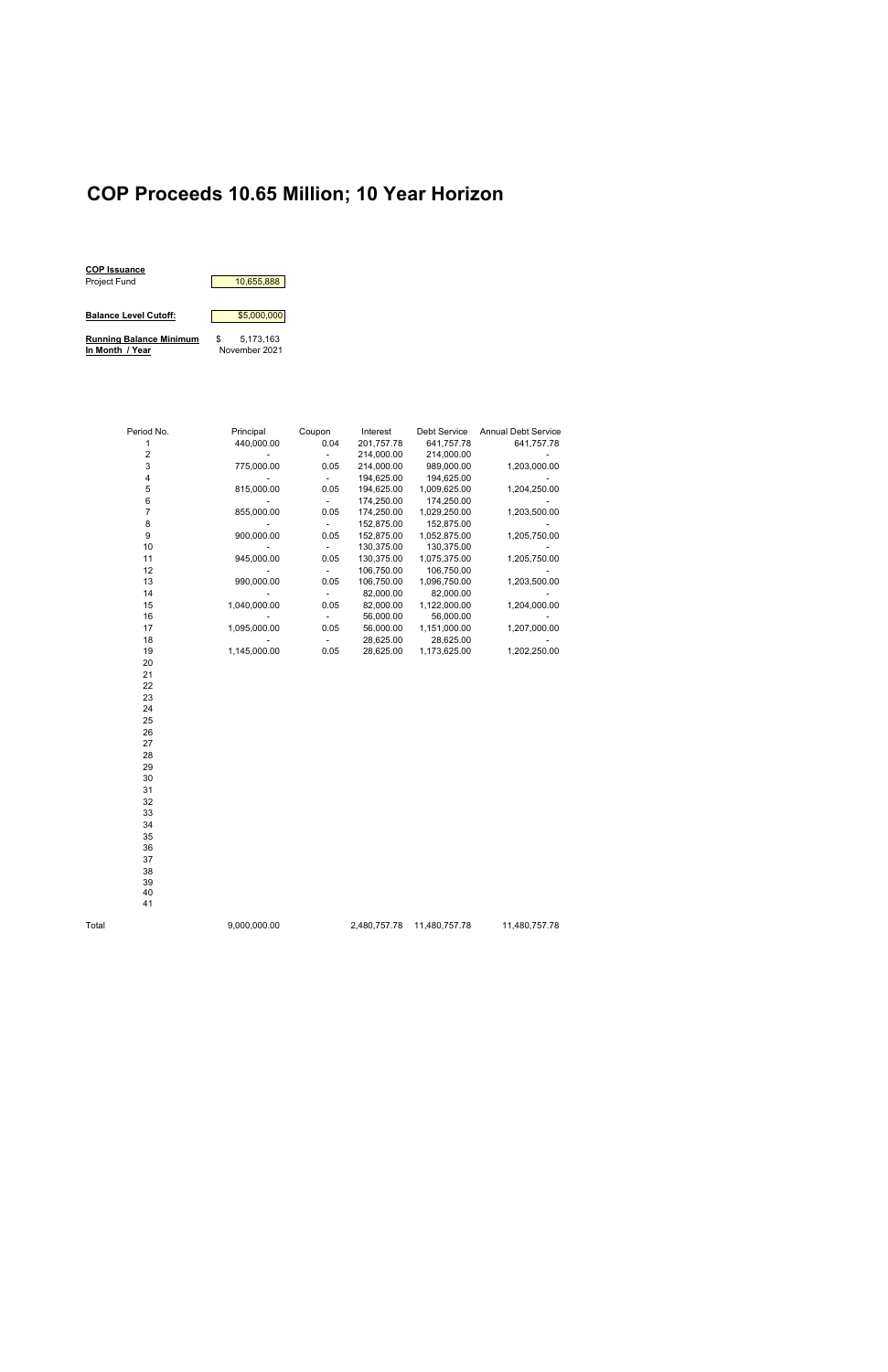|  | Available Project Cash |  |
|--|------------------------|--|
|  |                        |  |

| Unallocated General Fund Balance-ending FY 18/19 est. | \$<br>17.276.210 | <b>COP ISSUANCE: January 2020</b>       |
|-------------------------------------------------------|------------------|-----------------------------------------|
| <b>CIP Fund Balance</b>                               | 2.643.138        | <b>FUNDING HORIZON: 15-Years</b>        |
| <b>Facility Funds</b>                                 | 505,000          | <b>EST. ANNUAL DEBT SERVICE: \$803K</b> |
| <b>Atherton Now Funds</b>                             | 4.576.976        |                                         |
|                                                       | 25,001,324       |                                         |

COP AMOUNT: \$9.966 Million

| <b>Expenditures</b> |                    |                                                         | General Fund Ops   CC Project Drawdown |     | <b>GF Revenue</b>   | <b>COP Debt Service</b> |                |              |               | <b>GF Revenue Running Balance</b> |
|---------------------|--------------------|---------------------------------------------------------|----------------------------------------|-----|---------------------|-------------------------|----------------|--------------|---------------|-----------------------------------|
|                     |                    | (average)                                               |                                        |     | <b>Property Tax</b> |                         |                | <b>Other</b> | $\sqrt[6]{3}$ | 25,001,324                        |
| <b>July 2019</b>    |                    | (1,650,000)<br>\$                                       | (983, 533)                             |     |                     |                         | \$             | 630,851      | \$            | 22,998,642                        |
| August 2019         |                    | (1,200,000)<br>\$                                       | (540, 673)                             |     |                     |                         | \$             | 400,000      | l \$          | 21,657,969                        |
| September 2019      |                    | \$<br>(1,425,000)                                       | (973, 978)                             |     |                     |                         | \$             | 360,000      | <b>S</b>      | 19,618,991                        |
| October 2019        |                    | (1,225,000)<br>\$                                       | (1,892,037)                            |     |                     |                         | \$             | 431,000 \$   |               | 16,932,954                        |
| November 2019       |                    | \$<br>(1, 125, 000)                                     | (1,964,284)                            |     |                     |                         | \$             | 325,000      | <b>S</b>      | 14,168,670                        |
| December 2019       |                    | \$<br>(1,260,000)                                       | $(2, 565, 187)$ \$                     |     | 5,055,000           |                         | \$             | $500,000$ \$ |               | 15,898,483                        |
| January 2020        | ERAF <sup>S</sup>  | (1,220,000)                                             |                                        | S   | 1,300,000           |                         | \$             | 470,000      | <b>S</b>      | 16,448,483                        |
| February 2020       |                    | (1, 118, 000)<br>\$                                     |                                        | \$  | 613,647             |                         | \$             | 400,000      | \$            | 16,344,130                        |
| March 2020          |                    | (1,035,000)<br>$\frac{3}{2}$                            |                                        |     |                     |                         | $\mathfrak{S}$ | 480,000      | $\sqrt[6]{3}$ | 15,789,130                        |
| April 2020          |                    | $\frac{3}{2}$<br>(1, 110, 000)                          |                                        |     |                     |                         | \$             | 500,000      | -\$           | 15,179,130                        |
| May 2020            |                    | (1, 185, 000)<br>\$                                     | $(1,055,086)$ \$                       |     | 5,055,000           |                         | \$             | 400,000      | <b>S</b>      | 18,394,044                        |
| June 2020           |                    | \$<br>(1, 150, 000)                                     | $(1,413,381)$ \$                       |     | 613,647             | (428, 850)<br>-\$       | \$             | 300,000      | \$            | 16,315,459                        |
| <b>July 2020</b>    |                    | (2, 150, 000)<br>\$                                     | (1,067,417)                            |     |                     |                         | \$             | 500,000      | <b>S</b>      | 13,598,042                        |
| August 2020         |                    | \$<br>(1,230,000)                                       | (914, 156)                             |     |                     |                         | \$             | 400,000      | l \$          | 11,853,886                        |
| September 2020      |                    | \$<br>(1,510,000)                                       | (1,092,297)                            |     |                     |                         | \$             | 430,000      | l \$          | 9,681,589                         |
| October 2020        |                    | (1,375,000)<br>\$                                       | (1, 146, 870)                          |     |                     |                         | \$             | $445,000$ \$ |               | 7,604,719                         |
| November 2020       |                    | \$<br>(1, 175, 000)                                     | (864, 242)                             |     |                     |                         | \$             | 325,000      | l \$          | 5,890,477                         |
| December 2020       |                    | \$<br>(1,450,000)                                       | $(619,033)$ \$                         |     | 5,434,000           | (198, 125)<br>  \$      | \$             | 500,000      | l \$          | 9,557,319                         |
| January 2021        | ERAF \$            | (1,232,000)                                             | $(366,989)$ \$                         |     | 1,313,000           |                         | \$             | 475,000      | l \$          | 9,746,330                         |
| February 2021       |                    | (1,040,000)<br>\$                                       | $(317, 259)$ \$                        |     | 610.000             |                         | \$             | $375,000$ \$ |               | 9,374,071                         |
| March 2021          |                    | \$<br>(1,057,000)                                       | (180, 097)                             |     |                     |                         | \$             | 465,000 \$   |               | 8,601,974                         |
| April 2021          |                    | \$<br>(1, 120, 000)                                     | $(210, 905)$ \$                        |     | 610,000             |                         | \$             | 373,000      | <b>S</b>      | 8,254,069                         |
| May 2021            |                    | \$<br>(1,065,000)                                       | $(271, 229)$ \$                        |     | 5,434,100           |                         | \$             | 425,000      | l \$          | 12,776,940                        |
| June 2021           |                    | \$<br>(1,075,000)                                       | (161, 618)                             |     |                     | \$<br>(603, 125)        | \$             | 300,500      | <b>S</b>      | 11,237,697                        |
| <b>July 2021</b>    |                    | \$<br>(2,500,000)                                       | (134, 442)                             |     |                     |                         | \$             | 490,000 \$   |               | 9,093,255                         |
| August 2021         |                    | \$<br>(1,400,000)                                       |                                        |     |                     |                         | \$             | 460,000      | <b>\$</b>     | 8,153,255                         |
| September 2021      |                    | (1,550,000)<br>\$                                       |                                        |     |                     |                         | \$             | 420,000      | l \$          | 7,023,255                         |
| October 2021        |                    | \$<br>(1,475,000)                                       |                                        |     |                     |                         | \$             | $500,000$ \$ |               | 6,048,255                         |
| November 2021       |                    | \$<br>(1,375,000)                                       |                                        |     |                     |                         | \$             | 425,000      | -\$           | 5,098,255                         |
| December 2021       |                    | \$<br>(1,425,000)                                       |                                        | -\$ | 5,822,000           | (188,000)               | \$             | 525,000      | l \$          | 9,832,255                         |
| January 2022        | ERAF <sup>\$</sup> | (1,350,000)                                             |                                        | \$  | 1,326,130           |                         | \$             | 550,000      | l \$          | 10,358,385                        |
| February 2022       |                    | \$<br>(1,025,000)                                       |                                        | \$  | 450,000             |                         | \$             | $375,000$ \$ |               | 10,158,385                        |
| March 2022          |                    | \$<br>(1,032,000)                                       |                                        |     |                     |                         | \$             | 450,000      | <b>S</b>      | 9,576,385                         |
| April 2022          |                    | (1,025,000)<br>-\$                                      |                                        |     |                     |                         | \$             | 400,000      | l \$          | 8,951,385                         |
| May 2022            |                    | \$<br>(1,075,000)                                       |                                        | \$  | 5,700,000           |                         | \$             | 450,000      | <b>\$</b>     | 14,026,385                        |
| <b>June 2022</b>    |                    | (1,095,000)<br>\$                                       |                                        | \$  | 274,000             | (613,000)               | \$             | 374,000      | l \$          | 12,966,385                        |
| <b>July 2022</b>    |                    | \$<br>(2,700,000)                                       |                                        |     |                     |                         | \$             | 500,000      | <b>\$</b>     | 10,766,385                        |
| August 2022         |                    | (1,500,000)<br>\$                                       |                                        |     |                     |                         | \$             | 400,000      | l \$          | 9,666,385                         |
| September 2022      |                    | \$<br>(1,575,000)                                       |                                        |     |                     |                         | \$             | $410,000$ \$ |               | 8,501,385                         |
| October 2022        |                    | \$<br>(1,485,000)                                       |                                        |     |                     |                         | \$             | 475,000      | l \$          | 7,491,385                         |
| November 2022       |                    | -\$<br>(1,410,000)                                      |                                        |     |                     |                         | \$             | $375,000$ \$ |               | 6,456,385                         |
| December 2022       |                    | \$<br>(1,425,000)                                       |                                        | \$  | 6.116.000           | (177, 375)              | s,             | 500,000 \$   |               | 11,470,010                        |
| January 2023        | ERAF <sub>\$</sub> | (1,360,000)                                             |                                        | \$  | 1,339,391           |                         | \$             | 450,000 \$   |               | 11,899,401                        |
| February 2023       |                    | \$<br>(1,050,000)                                       |                                        | \$  | 531,000             |                         | \$             | 375,000      | <b>\$</b>     | 11,755,401                        |
| March 2023          |                    | \$<br>(1,095,000)                                       |                                        |     |                     |                         | \$             | $400,000$ \$ |               | 11,060,401                        |
| April 2023          |                    | $\overline{\boldsymbol{\mathfrak{s}}}$<br>(1, 155, 000) |                                        |     |                     |                         | \$             | $350,000$ \$ |               | 10,255,401                        |
| May 2023            |                    | \$<br>(1,160,000)                                       |                                        | \$  | 5,925,000           |                         | \$             | 450,000 \$   |               | 15,470,401                        |
| June 2023           |                    | \$<br>(1, 163, 000)                                     |                                        | \$  | 590,000             | (622, 375)              | \$             | $403,000$ \$ |               | 14,678,026                        |
| <b>July 2023</b>    |                    | \$<br>(2,650,000)                                       |                                        |     |                     |                         | \$             | 418,000      | <b>\$</b>     | 12,446,026                        |
| August 2023         |                    | $\overline{\boldsymbol{\mathfrak{s}}}$<br>(1,450,000)   |                                        |     |                     |                         | \$             | 460,000 \$   |               | 11,456,026                        |
| September 2023      |                    | \$<br>(1,425,000)                                       |                                        |     |                     |                         | \$             | 408,000      | $\sqrt{3}$    | 10,439,026                        |
| October 2023        |                    | \$<br>(1,300,000)                                       |                                        |     |                     |                         | \$             | 509,000      | <b>S</b>      | 9,648,026                         |
| November 2023       |                    | \$<br>(1,275,000)                                       |                                        |     |                     |                         | \$             | $412,000$ \$ |               | 8,785,026                         |
| December 2023       |                    | \$<br>(1,375,000)                                       |                                        | \$  | 6,120,000           | $(166, 250)$ \$         |                | 600,000      | l \$          | 13,963,776                        |
|                     |                    | \$<br>$(73,062,000)$ \$                                 | $(18, 734, 713)$ \$                    |     | 60,231,915          |                         |                |              |               |                                   |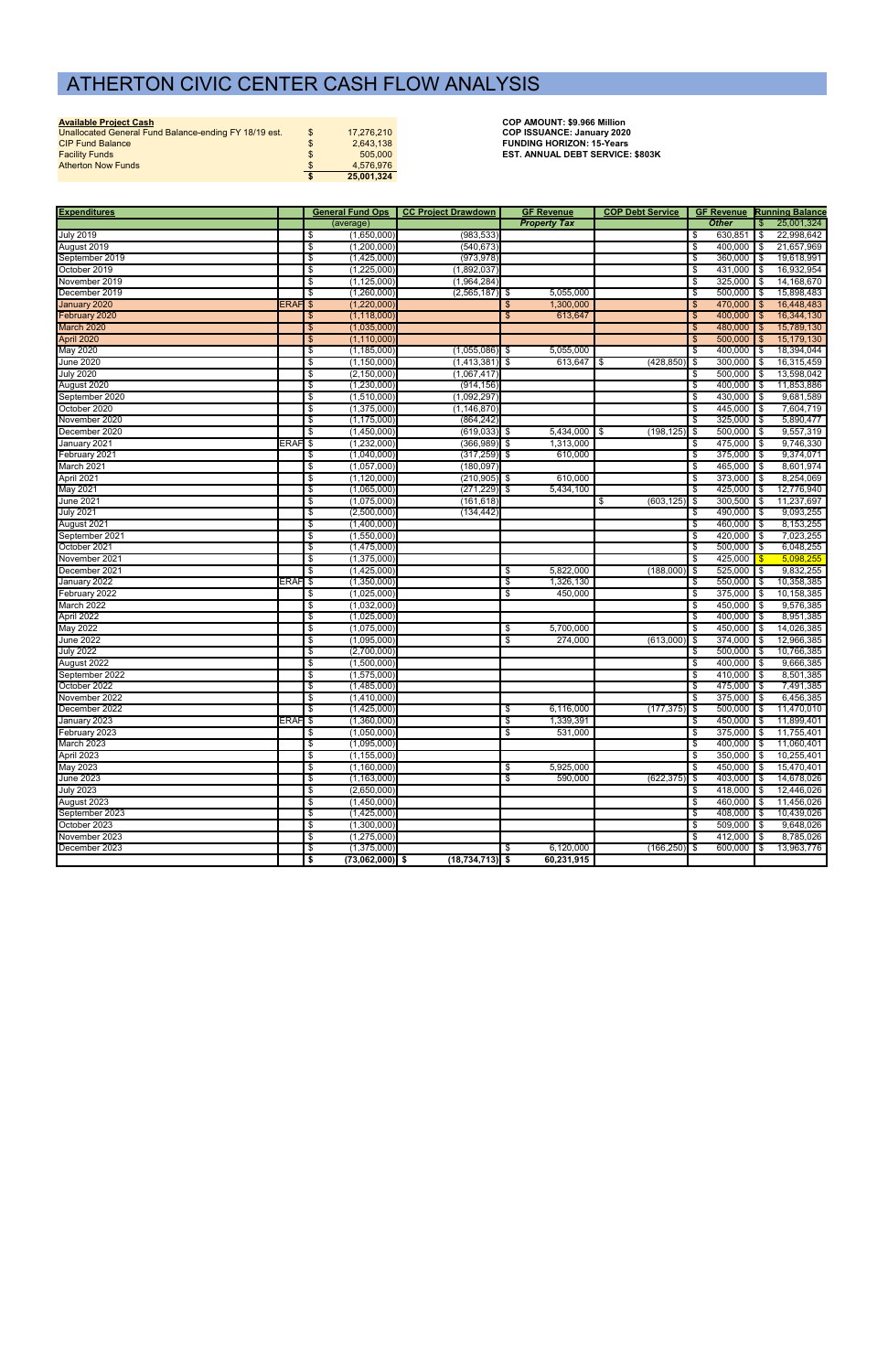### **COP Proceeds 9.966 Million; 15 Year Horizon**

Period No. Principal Coupon Interest Debt Service Annual Debt Service 1 245,000.00 0.04 183,850.42 428,850.42 428,850.42 2 - - 198,125.00 198,125.00 - 3 405,000.00 0.05 198,125.00 603,125.00 801,250.00 4 - - 188,000.00 188,000.00 - 5 425,000.00 0.05 188,000.00 613,000.00 801,000.00 6 - - 177,375.00 177,375.00<br>7 445,000.00 0.05 177,375.00 622,375.00 799,750.00 7 445,000.00 0.05 177,375.00 622,375.00 8 - - 166,250.00 166,250.00<br>9 - 470,000.00 0.05 166,250.00 636,250.00 802,500.00 9 470,000.00 0.05 166,250.00 636,250.00 10 - - 154,500.00 154,500.00<br>11 - 490,000.00 0.05 154,500.00 644,500.00 799,000.00 11 490,000.00 0.05 154,500.00 644,500.00 799,000.00 12 - 142,250.00 13<br>
515,000.00 0.05 142,250.00 657,250.00 13 515,000.00 0.05 142,250.00 657,250.00 799,500.00 14 - 129,375.00 129,375.00<br>15 - 129,375.00 540,000.00 0.05 129,375.00 669,375.00 15 540,000.00 0.05 129,375.00 669,375.00 798,750.00 16 - - 115,875.00 115,875.00 - 17 570,000.00 0.05 115,875.00 685,875.00 18 - - 101,625.00 101,625.00 - 19 600,000.00 0.05 101,625.00 701,625.00 803,250.00 20 - - 86,625.00 86,625.00 - 21 625,000.00 0.05 86,625.00 711,625.00 22 - - 71,000.00 71,000.00 - 23 660,000.00 0.05 71,000.00 731,000.00 802,000.00 24 - 25 - 54,500.00 54,500.00 54,500.00 - 54,500.00 54,500.00 - 54,500.00 54,500.00 54,500.00 54,500.00 54,500 690,000.00 26 - - - 37,250.00 37,250.00<br>27 - 725,000.00 0.05 37,250.00 762,250.00 799,500.00 27 725,000.00 0.05 37,250.00 28 - - 19,125.00 19,125.00 - 765,000.00



30 31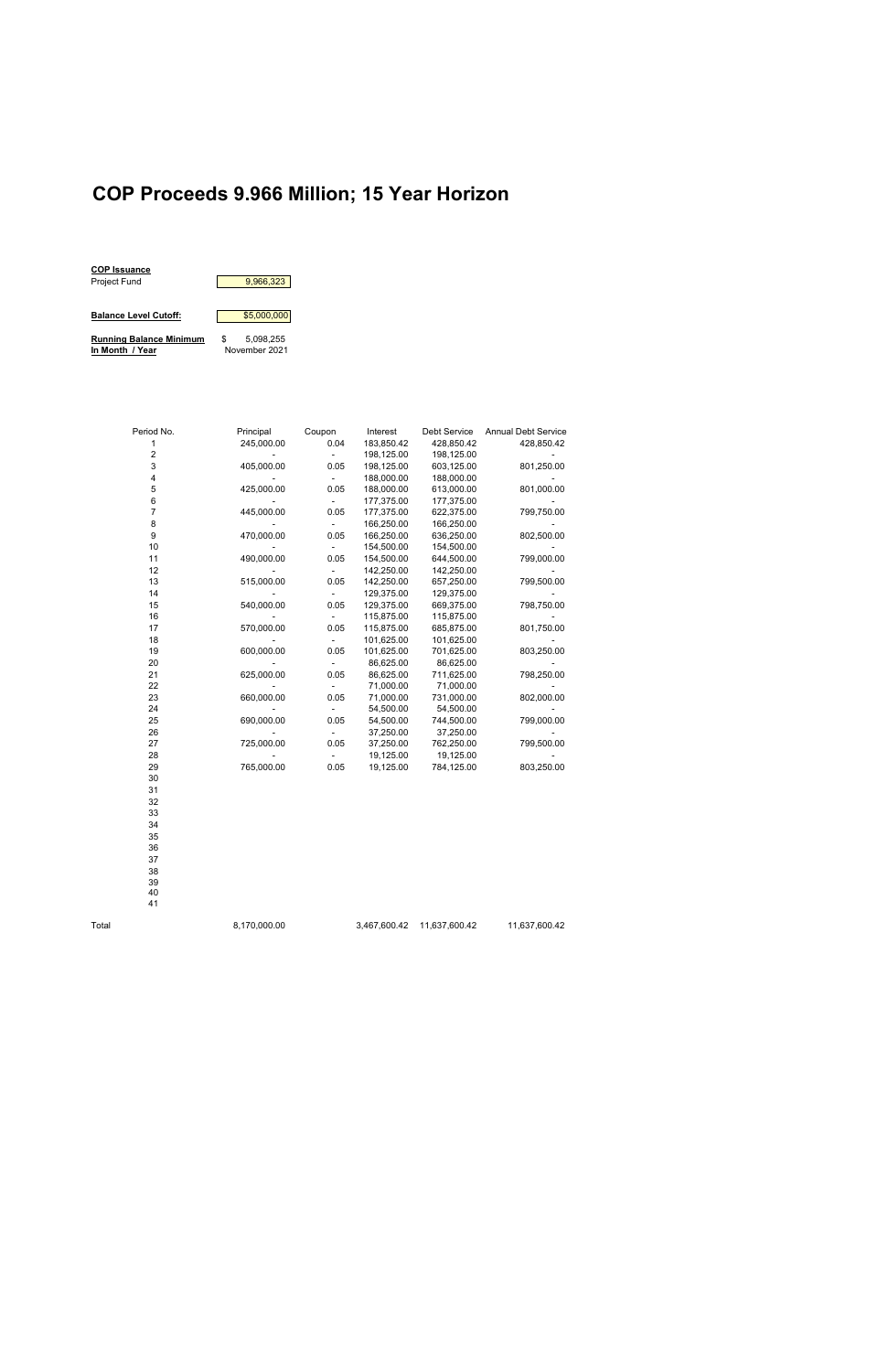|  |  |  | Available Project Cash |
|--|--|--|------------------------|
|  |  |  |                        |

**Available Project Cash COP AMOUNT: \$9.813 Million** *\$ -*

| Unallocated General Fund Balance-ending FY 18/19 est. | 17.276.210 | <b>COP ISSUANCE: January 2020</b>        |
|-------------------------------------------------------|------------|------------------------------------------|
| <b>CIP Fund Balance</b>                               | 2.643.138  | <b>FUNDING HORIZON: 20-Years</b>         |
| <b>Facility Funds</b>                                 | 505,000    | <b>EST. ANNUAL DEBT SERVICE: \$1.2 M</b> |
| <b>Atherton Now Funds</b>                             | 4.576.976  |                                          |
|                                                       | 25,001,324 |                                          |

| <b>Expenditures</b>         |                      | <b>General Fund Ops</b>                      | <b>Project</b>    |                | <b>GF Revenue</b>    | <b>COP Debt Service</b> |                             | <b>GF Revenue</b>            |                | <b>Running Balance</b>   |
|-----------------------------|----------------------|----------------------------------------------|-------------------|----------------|----------------------|-------------------------|-----------------------------|------------------------------|----------------|--------------------------|
|                             |                      | (average)                                    |                   |                | <b>Property Tax</b>  |                         |                             | <b>Other</b>                 |                | 25,001,324               |
| <b>July 2019</b>            |                      | (1,650,000)<br>\$                            | (983, 533)        |                |                      |                         | \$                          | 630,851                      | \$             | 22,998,642               |
| August 2019                 |                      | (1,200,000)<br>\$                            | (540, 673)        |                |                      |                         | \$                          | 400,000                      | \$             | 21,657,969               |
| September 2019              |                      | \$<br>(1,425,000)                            | (973, 978)        |                |                      |                         | \$                          | 360,000                      | \$             | 19,618,991               |
| October 2019                |                      | \$<br>(1,225,000)                            | (1,892,037)       |                |                      |                         | \$                          | 431,000                      | \$             | 16,932,954               |
| November 2019               |                      | \$<br>(1, 125, 000)                          | (1,964,284)       |                |                      |                         | \$                          | 325,000                      | \$             | 14,168,670               |
| December 2019               |                      | \$<br>(1,260,000)                            | $(2,565,187)$ \$  |                | 5,055,000            |                         | \$                          | 500,000                      | \$             | 15,898,483               |
| January 2020                | ERAF <sup>S</sup>    | (1,220,000)                                  |                   | \$             | 1,300,000            |                         | \$                          | 470,000                      | \$             | 16,448,483               |
| February 2020               |                      | $\mathfrak{S}$<br>(1, 118, 000)              |                   | $\mathfrak{F}$ | 613,647              |                         | $\boldsymbol{\mathsf{S}}$   | 400,000                      | $\mathfrak{S}$ | 16,344,130               |
| March 2020                  |                      | $\frac{1}{2}$<br>(1,035,000)                 |                   |                |                      |                         | \$                          | 480,000                      | $\mathfrak{S}$ | 15,789,130               |
| April 2020                  |                      | (1, 110, 000)<br>$\frac{3}{2}$               | (152, 426)        |                |                      |                         | $\boldsymbol{\mathsf{S}}$   | 500,000                      | $\frac{1}{2}$  | 15,026,703               |
| May 2020                    |                      | \$<br>(1, 185, 000)                          | $(1,055,086)$ \$  |                | 5,055,000            |                         | \$                          | 400,000                      | \$             | 18,241,617               |
| <b>June 2020</b>            |                      | \$<br>(1, 150, 000)                          | $(1,413,381)$ \$  |                | 613,647              | (345, 364)<br>I \$      | -\$                         | 300,000                      | \$             | 16,246,519               |
| <b>July 2020</b>            |                      | \$<br>(2, 150, 000)                          | (1,067,417)       |                |                      |                         | \$                          | 500,000                      | \$             | 13,529,102               |
| August 2020                 |                      | \$<br>(1,230,000)                            | (914, 156)        |                |                      |                         | \$                          | 400,000                      | \$             | 11,784,946               |
| September 2020              |                      | \$<br>(1,510,000)                            | (1,092,297)       |                |                      |                         | \$                          | 430,000                      | \$             | 9,612,649                |
| October 2020                |                      | \$<br>(1,375,000)                            | (1, 146, 870)     |                |                      |                         | \$                          | 445,000                      | \$             | 7,535,779                |
| November 2020               |                      | \$<br>(1, 175, 000)                          | (864, 242)        |                |                      |                         | \$                          | 325,000                      | \$             | 5,821,537                |
| December 2020               | ERAF <sup>\$</sup>   | (1,450,000)                                  | $(619,033)$ \$    |                | 5,434,000            | (195, 875)<br><b>\$</b> | l \$                        | 500,000                      | \$             | 9,490,629                |
| January 2021                |                      | \$<br>(1,232,000)                            | $(366,989)$ \$    |                | 1,313,000            |                         | \$                          | 475,000                      | \$             | 9,679,640                |
| February 2021               |                      | \$<br>(1,040,000)                            | $(317, 259)$ \$   |                | 610,000              |                         | \$                          | 375,000                      | \$             | 9,307,381                |
| March 2021                  |                      | \$<br>(1,057,000)                            | (180, 097)        |                |                      |                         | \$                          | 465,000                      | \$             | 8,535,284                |
| April 2021                  |                      | \$<br>(1, 120, 000)                          | $(210, 905)$ \$   |                | 610,000              |                         | \$                          | 373,000                      | \$             | 8,187,379                |
| May 2021                    |                      | \$<br>(1,065,000)                            | $(271, 229)$ \$   |                | 5,434,100            |                         | \$                          | 425,000                      | \$             | 12,710,250               |
| June 2021                   |                      | \$<br>(1,075,000)                            | (161, 618)        |                |                      | (450, 875)<br>\$        | \$                          | 300,500                      | \$             | 11,323,257               |
| <b>July 2021</b>            |                      | \$<br>(2,500,000)                            | (134, 442)        |                |                      |                         | \$                          | 490,000                      | \$             | 9,178,815                |
| August 2021                 |                      | \$<br>(1,400,000)                            |                   |                |                      |                         | \$                          | 460,000                      | \$             | 8,238,815                |
| September 2021              |                      | \$<br>(1,550,000)                            |                   |                |                      |                         | \$                          | 420,000                      | \$             | 7,108,815                |
| October 2021                |                      | \$<br>(1,475,000)                            |                   |                |                      |                         | \$                          | 500,000                      | \$             | 6,133,815                |
| November 2021               |                      | \$<br>(1,375,000)                            |                   |                |                      |                         | \$                          | 425,000                      | $\sqrt[3]{3}$  | 5,183,815                |
| December 2021               |                      | \$<br>(1,425,000)                            |                   | \$             | 5,822,000            | (189, 500)              | \$                          | 525,000                      | \$             | 9,916,315                |
| January 2022                | ERAF <sup>\$</sup>   | (1,350,000)                                  |                   | \$             | 1,326,130            |                         | \$                          | 550,000                      | \$             | 10,442,445               |
| February 2022               |                      | \$<br>(1,025,000)                            |                   | \$             | 450,000              |                         | \$                          | 375,000                      | \$             | 10,242,445               |
| March 2022                  |                      | (1,032,000)                                  |                   |                |                      |                         | \$                          | 450,000                      | \$             | 9,660,445                |
| April 2022                  |                      | \$<br>\$<br>(1,025,000)                      |                   |                |                      |                         | \$                          | 400,000                      | \$             | 9,035,445                |
| May 2022                    |                      | (1,075,000)<br>\$                            |                   | \$             | 5,700,000            |                         | \$                          | 450,000                      | \$             | 14,110,445               |
| <b>June 2022</b>            |                      | \$<br>(1,095,000)                            |                   | \$             | 274,000              | (459, 500)              | -\$                         | 374,000                      | \$             | 13,203,945               |
| <b>July 2022</b>            |                      | \$<br>(2,700,000)                            |                   |                |                      |                         | \$                          | 500,000                      | \$             | 11,003,945               |
| August 2022                 |                      | \$<br>(1,500,000)                            |                   |                |                      |                         | \$                          | 400,000                      | \$             | 9,903,945                |
| September 2022              |                      | \$                                           |                   |                |                      |                         | \$                          | 410,000                      | \$             | 8,738,945                |
| October 2022                |                      | (1,575,000)<br>\$<br>(1,485,000)             |                   |                |                      |                         | \$                          | 475,000                      | \$             | 7,728,945                |
| November 2022               |                      | $\boldsymbol{\mathsf{s}}$<br>(1,410,000)     |                   |                |                      |                         | \$                          | 375,000                      | \$             | 6,693,945                |
| December 2022               |                      | $\boldsymbol{\mathsf{s}}$<br>(1,425,000)     |                   | \$             | 6,116,000            | (182, 750)              | l \$                        | 500,000                      | \$             | 11,702,195               |
|                             |                      |                                              |                   |                |                      |                         |                             |                              |                |                          |
| January 2023                | ERAF <sub>I</sub> \$ | (1,360,000)<br>\$<br>(1,050,000)             |                   | \$<br>\$       | 1,339,391<br>531,000 |                         | \$<br>$\boldsymbol{\theta}$ | $450,000$ \$<br>$375,000$ \$ |                | 12,131,586<br>11,987,586 |
| February 2023<br>March 2023 |                      | (1,095,000)<br>\$                            |                   |                |                      |                         | \$                          | $400,000$ \$                 |                | 11,292,586               |
| April 2023                  |                      |                                              |                   |                |                      |                         | \$                          | 350,000                      |                |                          |
| May 2023                    |                      | \$<br>(1, 155, 000)<br>(1,160,000)           |                   |                | 5,925,000            |                         | \$                          | 450,000                      | -\$            | 10,487,586<br>15,702,586 |
| <b>June 2023</b>            |                      | \$<br>\$<br>(1, 163, 000)                    |                   | \$<br>\$       | 590,000              | (467, 750)              | <b>S</b>                    | 403,000                      | -\$            | 15,064,836               |
| <b>July 2023</b>            |                      | \$<br>(2,650,000)                            |                   |                |                      |                         | \$                          | 418,000                      | \$             | 12,832,836               |
|                             |                      |                                              |                   |                |                      |                         |                             |                              | \$             |                          |
| August 2023                 |                      | (1,450,000)<br>\$                            |                   |                |                      |                         | \$                          | 460,000                      | \$             | 11,842,836               |
| September 2023              |                      | \$<br>(1,425,000)                            |                   |                |                      |                         | \$                          | 408,000                      | \$             | 10,825,836               |
| October 2023                |                      | (1,300,000)<br>\$                            |                   |                |                      |                         | \$                          | 509,000                      | \$             | 10,034,836               |
| November 2023               |                      | \$<br>(1,275,000)                            |                   |                |                      |                         | \$                          | 412,000                      | \$             | 9,171,836                |
| December 2023               |                      | $\boldsymbol{\theta}$<br>(1,375,000)         |                   | \$             | 6,120,000            | (175, 625)              | \$                          | 600,000                      | \$             | 14,341,211               |
|                             |                      | $\overline{\mathbf{3}}$<br>$(73,062,000)$ \$ | $(18,887,139)$ \$ |                | 60,231,915           |                         |                             |                              |                |                          |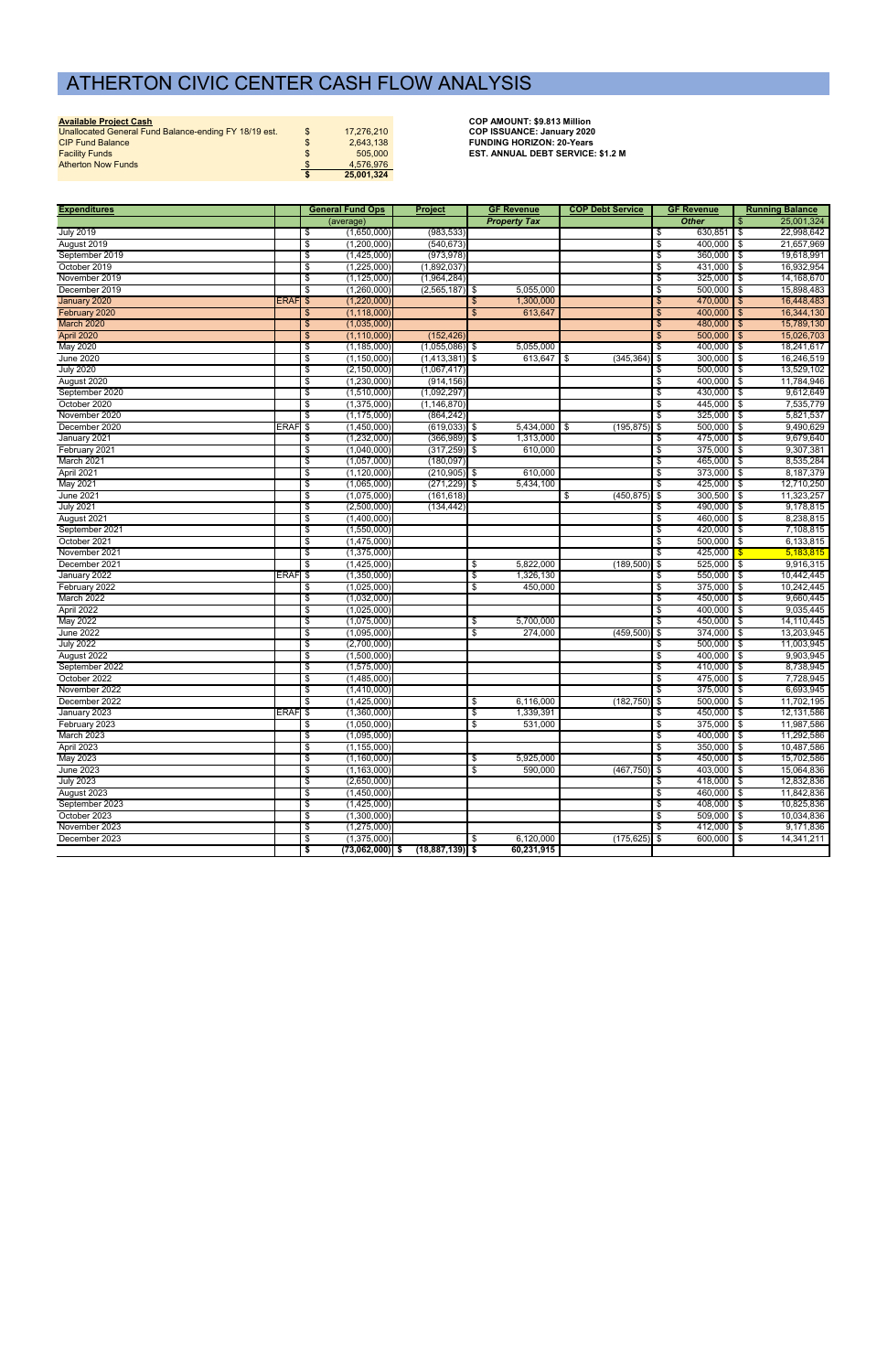# **COP Proceeds 9.813 Million; 20 Year Horizon**



| Period No.     | Principal    | Coupon         | Interest     | <b>Debt Service</b> | <b>Annual Debt Service</b> |
|----------------|--------------|----------------|--------------|---------------------|----------------------------|
| $\mathbf{1}$   | 165,000.00   | 0.04           | 180,364.03   | 345,364.03          | 345,364.03                 |
| 2              |              | $\overline{a}$ | 195,875.00   | 195,875.00          |                            |
| 3              | 255,000.00   | 0.05           | 195,875.00   | 450,875.00          | 646,750.00                 |
| 4              |              |                | 189,500.00   | 189,500.00          |                            |
| 5              | 270,000.00   | 0.05           | 189,500.00   | 459,500.00          | 649,000.00                 |
| 6              |              |                | 182,750.00   | 182,750.00          |                            |
| $\overline{7}$ | 285,000.00   | 0.05           | 182,750.00   | 467,750.00          | 650,500.00                 |
| 8              |              |                | 175,625.00   | 175,625.00          |                            |
| 9              | 295,000.00   | 0.05           | 175,625.00   | 470,625.00          | 646,250.00                 |
| 10             |              |                | 168,250.00   | 168,250.00          |                            |
| 11             | 310,000.00   | 0.05           | 168,250.00   | 478,250.00          | 646,500.00                 |
| 12             |              |                | 160,500.00   | 160,500.00          |                            |
| 13             | 325,000.00   | 0.05           | 160,500.00   | 485,500.00          | 646,000.00                 |
| 14             |              |                | 152,375.00   | 152,375.00          |                            |
| 15             | 345,000.00   | 0.05           | 152,375.00   | 497,375.00          | 649,750.00                 |
| 16             |              |                | 143,750.00   | 143,750.00          |                            |
| 17             | 360,000.00   | 0.05           | 143,750.00   | 503,750.00          | 647,500.00                 |
| 18             |              |                | 134,750.00   | 134,750.00          |                            |
| 19             | 380,000.00   | 0.05           | 134,750.00   | 514,750.00          | 649,500.00                 |
| 20             |              |                | 125,250.00   | 125,250.00          |                            |
| 21             | 400,000.00   | 0.05           | 125,250.00   | 525,250.00          | 650,500.00                 |
| 22             |              |                | 115,250.00   | 115,250.00          |                            |
| 23             | 415,000.00   | 0.05           | 115,250.00   | 530,250.00          | 645,500.00                 |
| 24             |              |                | 104,875.00   | 104,875.00          |                            |
| 25             | 440,000.00   | 0.05           | 104,875.00   | 544,875.00          | 649,750.00                 |
| 26             |              |                | 93,875.00    | 93,875.00           |                            |
| 27             | 460,000.00   | 0.05           | 93,875.00    | 553,875.00          | 647,750.00                 |
| 28             |              |                | 82,375.00    | 82,375.00           |                            |
| 29             | 485,000.00   | 0.05           | 82,375.00    | 567,375.00          | 649,750.00                 |
| 30             |              |                | 70,250.00    | 70,250.00           |                            |
| 31             | 510,000.00   | 0.05           | 70,250.00    | 580,250.00          | 650,500.00                 |
| 32             |              |                | 57,500.00    | 57,500.00           |                            |
| 33             | 535,000.00   | 0.05           | 57,500.00    | 592,500.00          | 650,000.00                 |
| 34             |              |                | 44,125.00    | 44,125.00           |                            |
| 35             | 560,000.00   | 0.05           | 44,125.00    | 604,125.00          | 648,250.00                 |
| 36             |              |                | 30,125.00    | 30,125.00           |                            |
| 37             | 590,000.00   | 0.05           | 30,125.00    | 620,125.00          | 650,250.00                 |
| 38             |              |                | 15,375.00    | 15,375.00           |                            |
| 39             | 615,000.00   | 0.05           | 15,375.00    | 630,375.00          | 645,750.00                 |
| 40             |              |                |              |                     |                            |
| 41             |              |                |              |                     |                            |
| Total          | 8,000,000.00 |                | 4,665,114.03 | 12,665,114.03       | 12,665,114.03              |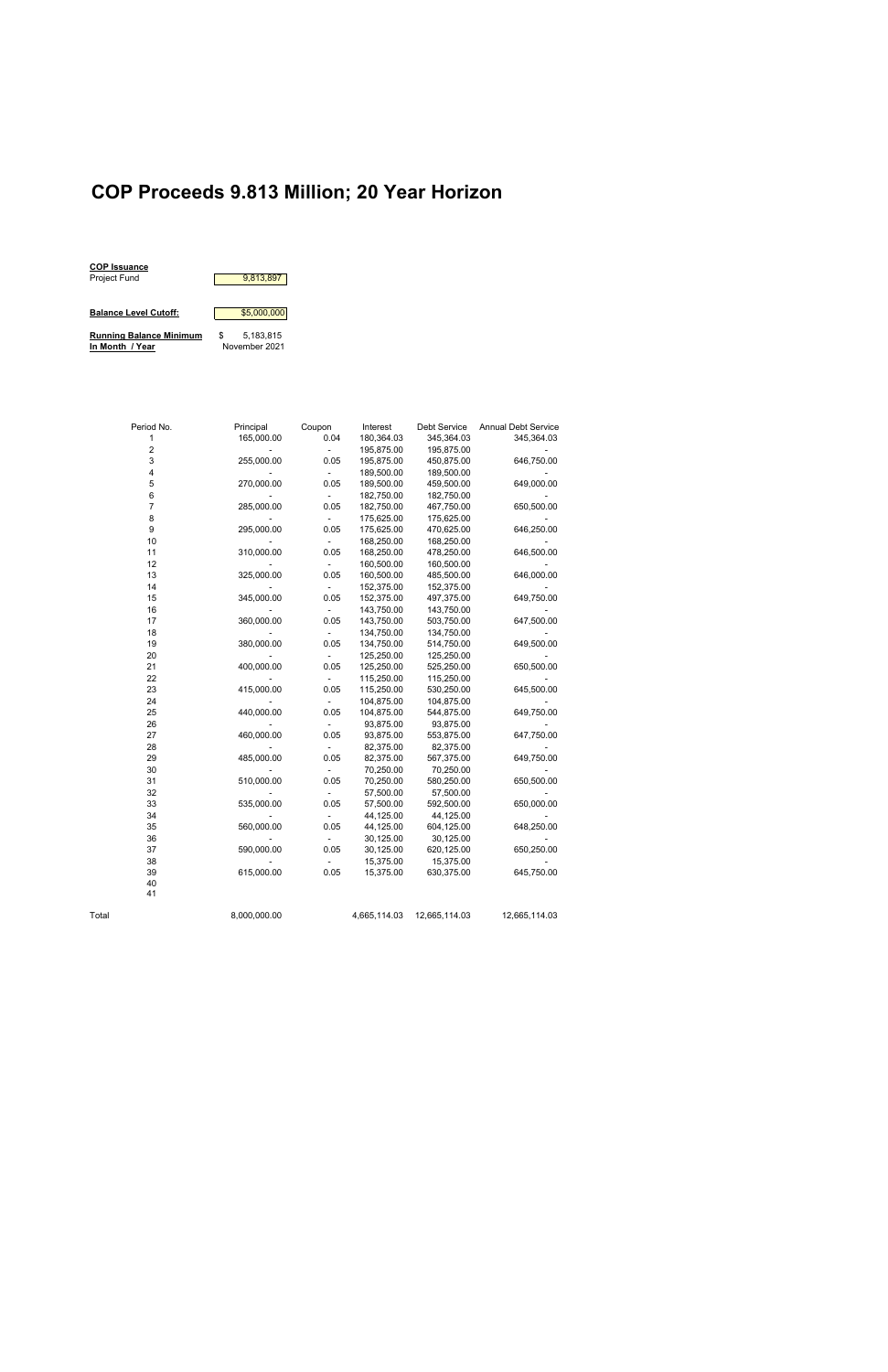| <b>Available Project Cash</b>                         |                  | <b>COP AMOUNT: \$8,243 Million</b>      |
|-------------------------------------------------------|------------------|-----------------------------------------|
| Unallocated General Fund Balance-ending FY 18/19 est. | \$<br>17.276.210 | <b>COP ISSUANCE: January 2020</b>       |
| <b>CIP Fund Balance</b>                               | 2.643.138        | <b>FUNDING HORIZON: 10-Years</b>        |
| <b>Facility Funds</b>                                 | 505,000          | <b>EST. ANNUAL DEBT SERVICE: \$937K</b> |
| <b>Atherton Now Funds</b>                             | 4.576.976        |                                         |
|                                                       | 25.001.324       |                                         |

| <b>Expenditures</b>           |                    |                                                                      | General Fund Ops   CC Project Drawdown |                          | <b>GF Revenue</b>   | <b>COP Debt Service</b> |                                  |                              |          | <b>GF Revenue Running Balance</b> |
|-------------------------------|--------------------|----------------------------------------------------------------------|----------------------------------------|--------------------------|---------------------|-------------------------|----------------------------------|------------------------------|----------|-----------------------------------|
|                               |                    | (average)                                                            |                                        |                          | <b>Property Tax</b> |                         |                                  | <b>Other</b>                 | \$       | 25,001,324                        |
| <b>July 2019</b>              |                    | (1,650,000)<br>\$                                                    | (983, 533)                             |                          |                     |                         | \$                               | 630,851                      | \$       | 22,998,642                        |
| August 2019                   |                    | $\overline{\boldsymbol{\mathfrak{s}}}$<br>(1,200,000)                | (540, 673)                             |                          |                     |                         | $\boldsymbol{\phi}$              | $400,000$ \$                 |          | 21,657,969                        |
| September 2019                |                    | \$<br>(1,425,000)                                                    | (973, 978)                             |                          |                     |                         | \$                               | $360,000$ \$                 |          | 19,618,991                        |
| October 2019                  |                    | $\sqrt[6]{\frac{2}{5}}$<br>(1,225,000)                               | (1,892,037)                            |                          |                     |                         | $\overline{\boldsymbol{\theta}}$ | $431,000$ \$                 |          | 16,932,954                        |
| November 2019                 |                    | \$<br>(1, 125, 000)                                                  | (1,964,284)                            |                          |                     |                         | \$                               | 325,000                      | l \$     | 14,168,670                        |
| December 2019                 |                    | $\overline{\mathcal{S}}$<br>(1,260,000)                              | (2, 565, 187)                          | \$                       | 5,055,000           |                         | \$                               | $500,000$ \$                 |          | 15,898,483                        |
| January 2020                  | ERAF <sup>\$</sup> | (1,220,000)                                                          |                                        | \$                       | 1,300,000           |                         | \$                               | 470,000                      | l \$     | 16,448,483                        |
| February 2020                 |                    | (1, 118, 000)<br>$\frac{3}{2}$                                       |                                        | $\frac{1}{2}$            | 613,647             |                         | $\frac{3}{2}$                    | $400,000$ \$                 |          | 16,344,130                        |
| March 2020                    |                    | $\boldsymbol{\theta}$<br>(1,035,000)                                 | (93, 726)                              |                          |                     |                         | \$                               | 480,000                      | <b>S</b> | 15,695,404                        |
| April 2020                    |                    | \$<br>(1, 110, 000)                                                  | (1,629,306)                            |                          |                     |                         | \$                               | $500,000$ \$                 |          | 13,456,098                        |
| May 2020                      |                    | $\overline{\boldsymbol{\mathfrak{s}}}$<br>(1, 185, 000)              | $(1,055,086)$ \$                       |                          | 5,055,000           |                         | \$                               | $400,000$ \$                 |          | 16,671,012                        |
| <b>June 2020</b>              |                    | \$<br>(1, 150, 000)                                                  | $(1,413,381)$ \$                       |                          | $613,647$ \$        | (496, 933)              | l \$                             | 300,000                      | \$       | 14,524,345                        |
| <b>July 2020</b>              |                    | \$<br>(2, 150, 000)                                                  | (1,067,417)                            |                          |                     |                         | \$                               | $500,000$ \$                 |          | 11,806,928                        |
| August 2020                   |                    | \$<br>(1,230,000)                                                    | (914, 156)                             |                          |                     |                         | \$                               | $400,000$ \$                 |          | 10,062,772                        |
| September 2020                |                    | \$<br>(1,510,000)                                                    | (1,092,297)                            |                          |                     |                         | \$                               | $430,000$ \$                 |          | 7,890,475                         |
| October 2020                  |                    | \$<br>(1,375,000)                                                    | (1, 146, 870)                          |                          |                     |                         | \$                               | 445,000 \$                   |          | 5,813,605                         |
| November 2020                 |                    | \$<br>(1, 175, 000)                                                  | (864, 242)                             |                          |                     |                         | \$                               | 325,000                      |          |                                   |
| December 2020                 |                    | $\overline{\mathcal{S}}$<br>(1,450,000)                              | $(619,033)$ \$                         |                          | 5,434,000 \$        | $(166, 500)$ \$         |                                  | $500,000$ \$                 |          | 7,797,830                         |
| January 2021                  | ERAF <sup>\$</sup> | (1,232,000)                                                          | $(366,989)$ \$                         |                          | 1,313,000           |                         | \$                               | 475,000 \$                   |          | 7,986,841                         |
| February 2021                 |                    | \$<br>(1,040,000)                                                    | (317, 259)                             | \$                       | 610,000             |                         | \$                               | $375,000$ \$                 |          | 7,614,582                         |
| March 2021                    |                    | \$<br>(1,057,000)                                                    | (180, 097)                             |                          |                     |                         | \$                               | $465,000$ \$                 |          | 6,842,485                         |
| April 2021                    |                    | $\overline{\boldsymbol{\phi}}$<br>(1, 120, 000)                      | $(210, 905)$ \$                        |                          | 610,000             |                         | \$                               | 373,000                      | \$       | 6,494,580<br>11,017,451           |
| May 2021<br><b>June 2021</b>  |                    | \$<br>(1,065,000)                                                    | (271, 229)                             | $\overline{\mathcal{E}}$ | 5,434,100           | (771, 500)              | \$                               | $425,000$ \$<br>$300,500$ \$ |          | 9,309,833                         |
| <b>July 2021</b>              |                    | (1,075,000)<br>\$                                                    | (161, 618)                             |                          |                     | \$                      | \$                               |                              |          | 7,165,391                         |
|                               |                    | $\overline{\boldsymbol{\mathfrak{s}}}$<br>(2,500,000)<br>(1,400,000) | (134, 442)                             |                          |                     |                         | \$                               | 490,000 \$<br>460,000 \$     |          | 6,225,391                         |
| August 2021<br>September 2021 |                    | \$<br>$\overline{\boldsymbol{\mathfrak{s}}}$<br>(1,550,000)          |                                        |                          |                     |                         | \$<br>\$                         | $420,000$ \$                 |          | 5,095,391                         |
| October 2021                  |                    | \$<br>(1,475,000)                                                    |                                        |                          |                     |                         | -\$                              | 500,000                      |          | 4,120,391                         |
| November 2021                 |                    | $\sqrt[6]{\frac{2}{5}}$<br>(1,375,000)                               |                                        |                          |                     |                         | $\overline{\boldsymbol{\theta}}$ | 425,000                      |          | 3,170,391                         |
| December 2021                 |                    | (1,425,000)<br>\$                                                    |                                        | \$                       | 5,822,000           | $(151, 375)$ \$         |                                  | $525,000$ \$                 |          | 7,941,016                         |
| January 2022                  | ERAF <sub>\$</sub> | (1,350,000)                                                          |                                        | \$                       | 1,326,130           |                         | \$                               | 550,000                      | l \$     | 8,467,146                         |
| February 2022                 |                    | (1,025,000)<br>\$                                                    |                                        | \$                       | 450,000             |                         | \$                               | $375,000$ \$                 |          | 8,267,146                         |
| March 2022                    |                    | $\overline{\boldsymbol{\mathfrak{s}}}$<br>(1,032,000)                |                                        |                          |                     |                         | \$                               | $450,000$ \$                 |          | 7,685,146                         |
| April 2022                    |                    | $\overline{\boldsymbol{\mathfrak{s}}}$<br>(1,025,000)                |                                        |                          |                     |                         | \$                               | $400,000$ \$                 |          | 7,060,146                         |
| May 2022                      |                    | \$<br>(1,075,000)                                                    |                                        | \$                       | 5,700,000           |                         | \$                               | 450,000 \$                   |          | 12,135,146                        |
| <b>June 2022</b>              |                    | $\overline{\boldsymbol{\mathfrak{s}}}$<br>(1,095,000)                |                                        | \$                       | 274,000             | $(786, 375)$ \$         |                                  | $374,000$ \$                 |          | 10,901,771                        |
| <b>July 2022</b>              |                    | \$<br>(2,700,000)                                                    |                                        |                          |                     |                         | \$                               | $500,000$ \$                 |          | 8,701,771                         |
| August 2022                   |                    | \$<br>(1,500,000)                                                    |                                        |                          |                     |                         | \$                               | $400,000$ \$                 |          | 7,601,771                         |
| September 2022                |                    | \$<br>(1,575,000)                                                    |                                        |                          |                     |                         | \$                               | $410,000$ \$                 |          | 6,436,771                         |
| October 2022                  |                    | \$<br>(1,485,000)                                                    |                                        |                          |                     |                         | \$                               | 475,000 \$                   |          | 5,426,771                         |
| November 2022                 |                    | \$<br>(1,410,000)                                                    |                                        |                          |                     |                         | \$                               | 375,000                      |          | 4.391,771                         |
| December 2022                 |                    | -3<br>(1,425,000)                                                    |                                        | \$                       | 6,116,000           | $(135,500)$ \$          |                                  | $500,000$ \$                 |          | 9,447,271                         |
| January 2023                  | ERAF <sup>\$</sup> | (1,360,000)                                                          |                                        | $\sqrt[6]{\frac{4}{5}}$  | 1,339,391           |                         | \$                               | 450,000 \$                   |          | 9,876,662                         |
| February 2023                 |                    | \$<br>(1,050,000)                                                    |                                        | \$                       | 531,000             |                         | \$                               | $375,000$ \$                 |          | 9,732,662                         |
| March 2023                    |                    | $\overline{\boldsymbol{\phi}}$<br>(1,095,000)                        |                                        |                          |                     |                         | \$                               | $400,000$ \$                 |          | 9,037,662                         |
| April 2023                    |                    | \$<br>(1, 155, 000)                                                  |                                        |                          |                     |                         | \$                               | $350,000$ \$                 |          | 8,232,662                         |
| May 2023                      |                    | \$<br>(1, 160, 000)                                                  |                                        | \$                       | 5,925,000           |                         | \$                               | $450,000$ \$                 |          | 13,447,662                        |
| <b>June 2023</b>              |                    | \$<br>(1, 163, 000)                                                  |                                        | \$                       | 590,000             | $(800, 500)$ \$         |                                  | $403,000$ \$                 |          | 12,477,162                        |
| <b>July 2023</b>              |                    | \$<br>(2,650,000)                                                    |                                        |                          |                     |                         | \$                               | $418,000$ \$                 |          | 10,245,162                        |
| August 2023                   |                    | $\overline{\boldsymbol{\mathfrak{s}}}$<br>(1,450,000)                |                                        |                          |                     |                         | \$                               | $460,000$ \$                 |          | 9,255,162                         |
| September 2023                |                    | (1,425,000)<br>\$                                                    |                                        |                          |                     |                         | \$                               | 408,000 \$                   |          | 8,238,162                         |
| October 2023                  |                    | \$<br>(1,300,000)                                                    |                                        |                          |                     |                         | \$                               | $509,000$ \$                 |          | 7,447,162                         |
| November 2023                 |                    | \$<br>(1,275,000)                                                    |                                        |                          |                     |                         | \$                               | $412,000$ \$                 |          | 6,584,162                         |
| December 2023                 |                    | $\sqrt{2}$<br>(1,375,000)                                            |                                        | \$                       | 6,120,000           | $(118, 875)$ \$         |                                  | 600,000                      | I \$     | 11,810,287                        |
|                               |                    | \$<br>$(73,062,000)$ \$                                              | $(20, 457, 745)$ \$                    |                          | 60,231,915          |                         |                                  |                              |          |                                   |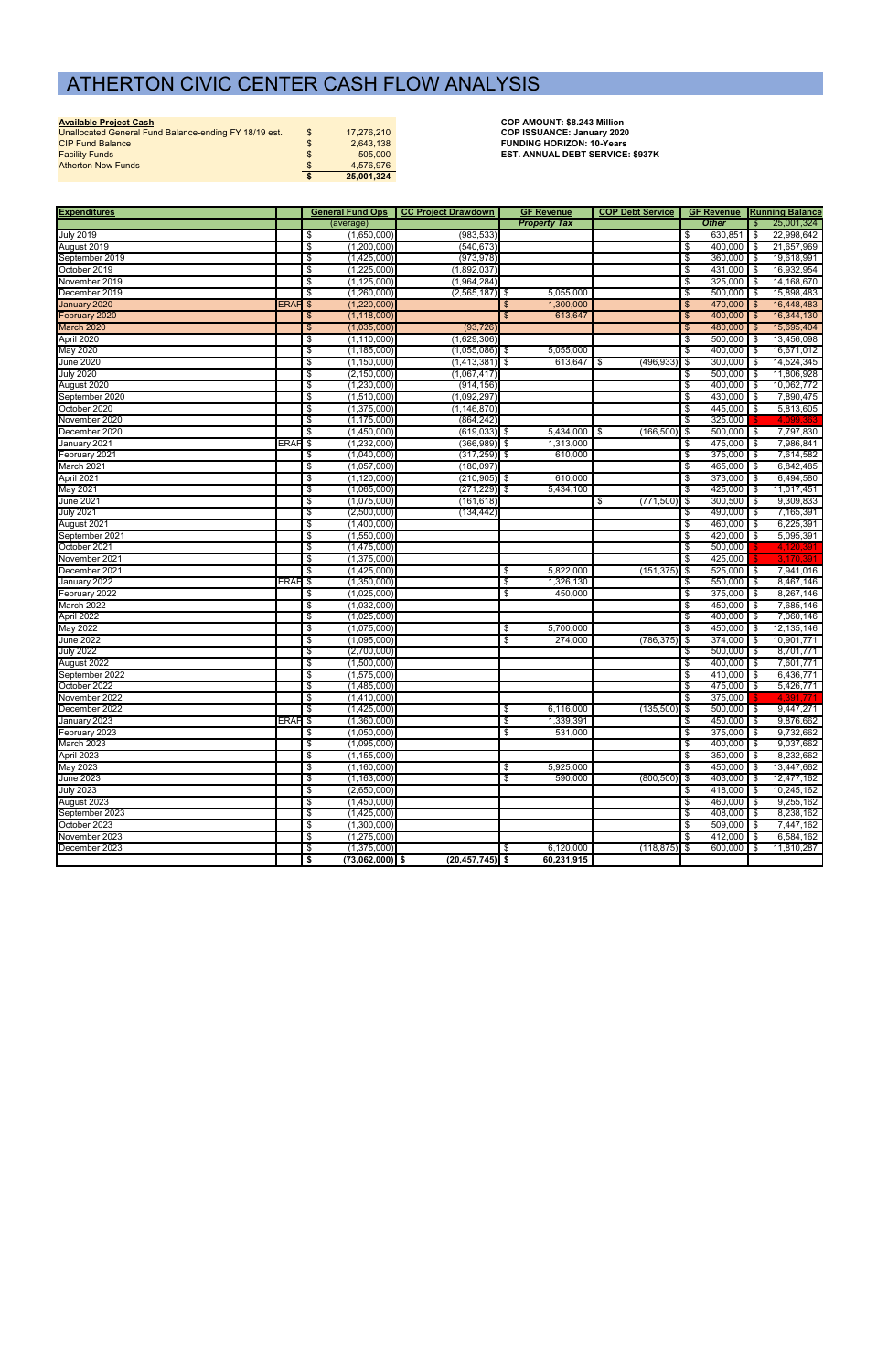## **COP Proceeds 8.243 Million; 10 Year Horizon**



| Period No.     | Principal  | Coupon | Interest   | <b>Debt Service</b> | <b>Annual Debt Service</b> |
|----------------|------------|--------|------------|---------------------|----------------------------|
| 1              | 340,000.00 | 0.04   | 156,932.78 | 496,932.78          | 496,932.78                 |
| $\overline{2}$ |            |        | 166,500.00 | 166,500.00          |                            |
| 3              | 605,000.00 | 0.05   | 166,500.00 | 771,500.00          | 938,000.00                 |
| 4              |            |        | 151,375.00 | 151,375.00          |                            |
| 5              | 635,000.00 | 0.05   | 151,375.00 | 786,375.00          | 937,750.00                 |
| 6              |            |        | 135,500.00 | 135,500.00          |                            |
| $\overline{7}$ | 665,000.00 | 0.05   | 135,500.00 | 800,500.00          | 936,000.00                 |
| 8              |            |        | 118,875.00 | 118,875.00          |                            |
| 9              | 700,000.00 | 0.05   | 118,875.00 | 818,875.00          | 937,750.00                 |
| 10             |            |        | 101,375.00 | 101,375.00          |                            |
| 11             | 735,000.00 | 0.05   | 101,375.00 | 836,375.00          | 937,750.00                 |
| 12             |            |        | 83,000.00  | 83,000.00           |                            |
| 13             | 770,000.00 | 0.05   | 83,000.00  | 853,000.00          | 936,000.00                 |
| 14             |            |        | 63,750.00  | 63,750.00           |                            |
| 15             | 810,000.00 | 0.05   | 63,750.00  | 873,750.00          | 937,500.00                 |
| 16             |            |        | 43,500.00  | 43,500.00           |                            |
| 17             | 850,000.00 | 0.05   | 43,500.00  | 893,500.00          | 937,000.00                 |
| 18             |            |        | 22,250.00  | 22,250.00           |                            |
| 19             | 890,000.00 | 0.05   | 22,250.00  | 912,250.00          | 934,500.00                 |
| 20             |            |        |            |                     |                            |
| 21             |            |        |            |                     |                            |
| 22             |            |        |            |                     |                            |
| 23             |            |        |            |                     |                            |
| 24             |            |        |            |                     |                            |
| 25             |            |        |            |                     |                            |
| 26             |            |        |            |                     |                            |
| 27             |            |        |            |                     |                            |
| 28             |            |        |            |                     |                            |
| 29             |            |        |            |                     |                            |
| 30             |            |        |            |                     |                            |
| 31             |            |        |            |                     |                            |
| 32             |            |        |            |                     |                            |

33

39 40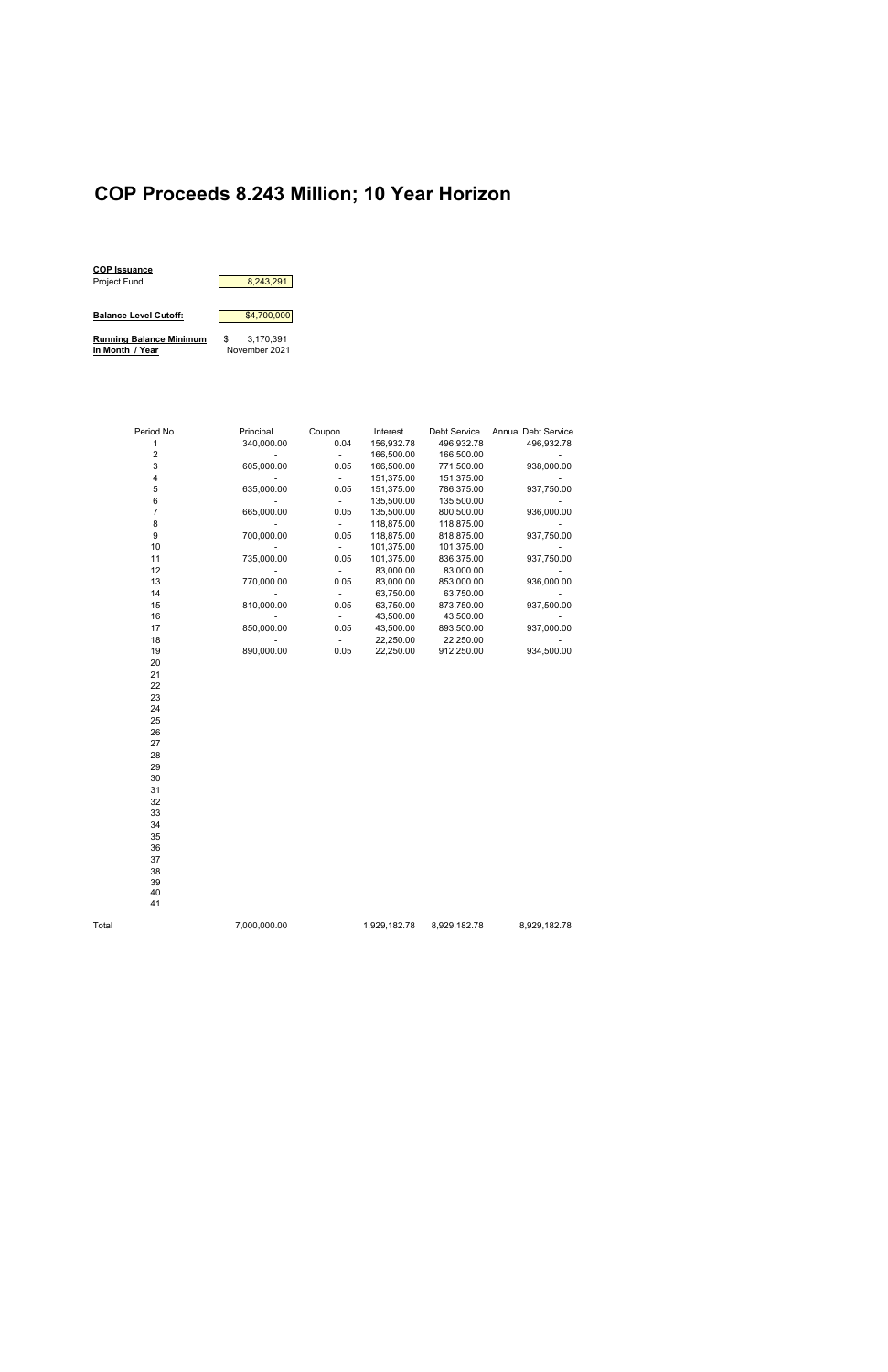### **Available Project Cash**

| Unallocated General Fund Balance-ending FY 18/19 est. | 17.276.210 | <b>COP AMOUNT: \$7 Million</b>          |
|-------------------------------------------------------|------------|-----------------------------------------|
| <b>CIP Fund Balance</b>                               | 2.643.138  | <b>COP ISSUANCE: January 2020</b>       |
| <b>Facility Funds</b>                                 | 505.000    | <b>FUNDING HORIZON: 10-Years</b>        |
| Atherton Now Funds                                    | 4.576.976  | <b>EST. ANNUAL DEBT SERVICE: \$801K</b> |
|                                                       |            |                                         |

**\$ 25,001,324**

| <b>Expenditures</b> |                    |               | <b>General Fund Ops</b> | <b>Project</b>      |     | <b>GF Revenue</b>   | <b>COP Debt Service</b> | <b>GF Revenue</b>                            |                           | <b>Running Balance</b> |
|---------------------|--------------------|---------------|-------------------------|---------------------|-----|---------------------|-------------------------|----------------------------------------------|---------------------------|------------------------|
|                     |                    |               | (average)               |                     |     | <b>Property Tax</b> |                         | <b>Other</b>                                 | $\mathfrak{L}$            | 25,001,324             |
| <b>July 2019</b>    |                    | \$            | (1,650,000)             | (983, 533)          |     |                     |                         | 630,851<br>-\$                               | \$                        | 22,998,642             |
| August 2019         |                    | \$            | (1,200,000)             | (540, 673)          |     |                     |                         | \$<br>400,000                                | I \$                      | 21,657,969             |
| September 2019      |                    | \$            | (1,425,000)             | (973, 978)          |     |                     |                         | \$<br>360,000                                | \$                        | 19,618,991             |
| October 2019        |                    | \$            | (1,225,000)             | (1,892,037)         |     |                     |                         | \$<br>431,000                                | -\$                       | 16,932,954             |
| November 2019       |                    | \$            | (1, 125, 000)           | (1,964,284)         |     |                     |                         | \$<br>325,000                                | \$                        | 14,168,670             |
| December 2019       |                    | \$            | (1,260,000)             | $(2,565,187)$ \$    |     | 5,055,000           |                         | \$<br>500,000                                | \$                        | 15,898,483             |
| January 2020        | ERAF <sub>\$</sub> |               | (1,220,000)             |                     | \$  | 1,300,000           |                         | $\boldsymbol{\phi}$<br>470,000               | $\boldsymbol{\mathsf{s}}$ | 16,448,483             |
| February 2020       |                    | \$            | (1, 118, 000)           |                     | \$  | 613,647             |                         | 400,000<br>$\frac{3}{2}$                     | \$                        | 16,344,130             |
| March 2020          |                    | $\frac{3}{2}$ | (1,035,000)             | (1, 337, 017)       |     |                     |                         | $\mathbf{\hat{s}}$<br>480,000                | \$                        | 14,452,113             |
| April 2020          |                    | \$            | (1,110,000)             | (1,629,306)         |     |                     |                         | \$<br>500,000                                | \$                        | 12,212,807             |
| May 2020            |                    | \$            | (1, 185, 000)           | $(1,055,086)$ \$    |     | 5,055,000           |                         | \$<br>400,000                                | \$                        | 15,427,721             |
| <b>June 2020</b>    |                    | \$            | (1, 150, 000)           | $(1,413,381)$ \$    |     | 613,647             | (428, 818)<br>\$        | 300,000<br><b>\$</b>                         | \$                        | 13,349,168             |
| <b>July 2020</b>    |                    | \$            | (2, 150, 000)           | (1,067,417)         |     |                     |                         | 500,000<br>\$                                | \$                        | 10,631,751             |
| August 2020         |                    | \$            | (1,230,000)             | (914, 156)          |     |                     |                         | \$<br>400,000                                | \$                        | 8,887,595              |
| September 2020      |                    | \$            | (1,510,000)             | (1,092,297)         |     |                     |                         | \$<br>430,000                                | \$                        | 6,715,298              |
| October 2020        |                    | \$            | (1,375,000)             | (1, 146, 870)       |     |                     |                         | 445,000<br>\$                                |                           | 4,638,428              |
| November 2020       |                    | \$            | (1, 175, 000)           | (864, 242)          |     |                     |                         | \$<br>325,000                                |                           | 2,924,186              |
| December 2020       |                    | \$            | (1,450,000)             | $(619, 033)$ \$     |     | 5,434,000           | $(141, 875)$ \$<br>\$   | $500,000$ \$                                 |                           | 6,647,278              |
| January 2021        | ERAF <sub>\$</sub> |               | (1,232,000)             | $(366,989)$ \$      |     | 1,313,000           |                         | \$<br>475,000                                | \$                        | 6,836,289              |
| February 2021       |                    | \$            | (1,040,000)             | $(317, 259)$ \$     |     | 610,000             |                         | 375,000<br>\$                                | <b>\$</b>                 | 6,464,030              |
| March 2021          |                    | \$            | (1,057,000)             | (180, 097)          |     |                     |                         | \$<br>465,000                                | \$                        | 5,691,933              |
| April 2021          |                    | \$            | (1, 120, 000)           | $(210, 905)$ \$     |     | 610,000             |                         | \$<br>373,000                                | \$                        | 5,344,028              |
| May 2021            |                    | \$            | (1,065,000)             | $(271, 229)$ \$     |     | 5,434,100           |                         | \$<br>425,000                                | \$                        | 9,866,899              |
| <b>June 2021</b>    |                    | \$            | (1,075,000)             | (161, 618)          |     |                     | (656, 875)<br>\$        | $\sqrt{3}$<br>300,500                        | \$                        | 8,273,906              |
| <b>July 2021</b>    |                    | \$            | (2,500,000)             | (134, 442)          |     |                     |                         | 490,000 \$<br>\$                             |                           | 6,129,464              |
| August 2021         |                    | \$            | (1,400,000)             |                     |     |                     |                         | \$<br>460,000                                | \$                        | 5,189,464              |
| September 2021      |                    | \$            | (1,550,000)             |                     |     |                     |                         | \$<br>420,000                                |                           | 4,059,464              |
| October 2021        |                    | \$            | (1,475,000)             |                     |     |                     |                         | \$<br>500,000                                |                           | 3,084,464              |
| November 2021       |                    | \$            | (1,375,000)             |                     |     |                     |                         | \$<br>425,000                                |                           | 2,134,464              |
| December 2021       |                    | -\$           | (1,425,000)             |                     | \$  | 5,822,000           | (129,000)               | 525,000<br><b>\$</b>                         | -\$                       | 6,927,464              |
| January 2022        | ERAF <sub>\$</sub> |               | (1,350,000)             |                     | \$  | 1,326,130           |                         | \$<br>550,000                                | -\$                       | 7,453,594              |
| February 2022       |                    | \$            | (1,025,000)             |                     | \$  | 450,000             |                         | \$<br>$375,000$ \$                           |                           | 7,253,594              |
| March 2022          |                    | \$            | (1,032,000)             |                     |     |                     |                         | \$<br>450,000                                | \$                        | 6,671,594              |
| April 2022          |                    | \$            | (1,025,000)             |                     |     |                     |                         | \$<br>400,000                                | \$                        | 6,046,594              |
| May 2022            |                    | \$            | (1,075,000)             |                     | \$  | 5,700,000           |                         | \$<br>450,000                                | \$                        | 11,121,594             |
| <b>June 2022</b>    |                    | \$            | (1,095,000)             |                     | \$  | 274,000             | $(669,000)$ \$          | 374,000                                      | \$                        | 10,005,594             |
| <b>July 2022</b>    |                    | \$            | (2,700,000)             |                     |     |                     |                         | 500,000<br>\$                                | -\$                       | 7,805,594              |
| August 2022         |                    | \$            | (1,500,000)             |                     |     |                     |                         | $\boldsymbol{\hat{\mathfrak{s}}}$<br>400,000 | -\$                       | 6,705,594              |
| September 2022      |                    | \$            | (1,575,000)             |                     |     |                     |                         | \$<br>410,000                                | <b>\$</b>                 | 5,540,594              |
| October 2022        |                    | \$            | (1,485,000)             |                     |     |                     |                         | \$<br>475,000                                |                           | 4,530,594              |
| November 2022       |                    | \$            | (1,410,000)             |                     |     |                     |                         | \$<br>375,000                                |                           | 3,495,594              |
| December 2022       |                    | -\$           | (1,425,000)             |                     | -\$ | 6,116,000           | $(115,500)$ \$          | $500,000$ \$                                 |                           | 8,571,094              |
| January 2023        | ERAF <sup>\$</sup> |               | (1,360,000)             |                     | \$  | 1,339,391           |                         | $\frac{3}{2}$<br>$450,000$ \$                |                           | 9,000,485              |
| February 2023       |                    | \$            | (1,050,000)             |                     | \$  | 531,000             |                         | \$<br>375,000                                | \$                        | 8,856,485              |
| March 2023          |                    | \$            | (1,095,000)             |                     |     |                     |                         | \$<br>400,000                                | I \$                      | 8,161,485              |
| April 2023          |                    | \$            | (1, 155, 000)           |                     |     |                     |                         | \$<br>350,000                                | -\$                       | 7,356,485              |
| May 2023            |                    | \$            | (1,160,000)             |                     | \$  | 5,925,000           |                         | \$<br>450,000                                | \$                        | 12,571,485             |
| <b>June 2023</b>    |                    | \$            | (1, 163, 000)           |                     | s,  | 590,000             | (685, 500)              | $\frac{1}{2}$<br>403,000                     | \$                        | 11,715,985             |
| <b>July 2023</b>    |                    | \$            | (2,650,000)             |                     |     |                     |                         | \$<br>418,000                                | \$                        | 9,483,985              |
| August 2023         |                    | \$            | (1,450,000)             |                     |     |                     |                         | \$<br>$460,000$ \$                           |                           | 8,493,985              |
| September 2023      |                    | \$            | (1,425,000)             |                     |     |                     |                         | \$<br>408,000                                | -\$                       | 7,476,985              |
| October 2023        |                    | \$            | (1,300,000)             |                     |     |                     |                         | $509,000$ \$<br>\$                           |                           | 6,685,985              |
| November 2023       |                    | \$            | (1,275,000)             |                     |     |                     |                         | \$<br>412,000                                | -\$                       | 5,822,985              |
| December 2023       |                    | \$            | (1,375,000)             |                     | \$  | 6,120,000           | $(101, 250)$ \$         | 600,000                                      | \$                        | 11,066,735             |
|                     |                    | Γ\$           | $(73,062,000)$ \$       | $(21, 701, 036)$ \$ |     | 60,231,915          |                         |                                              |                           |                        |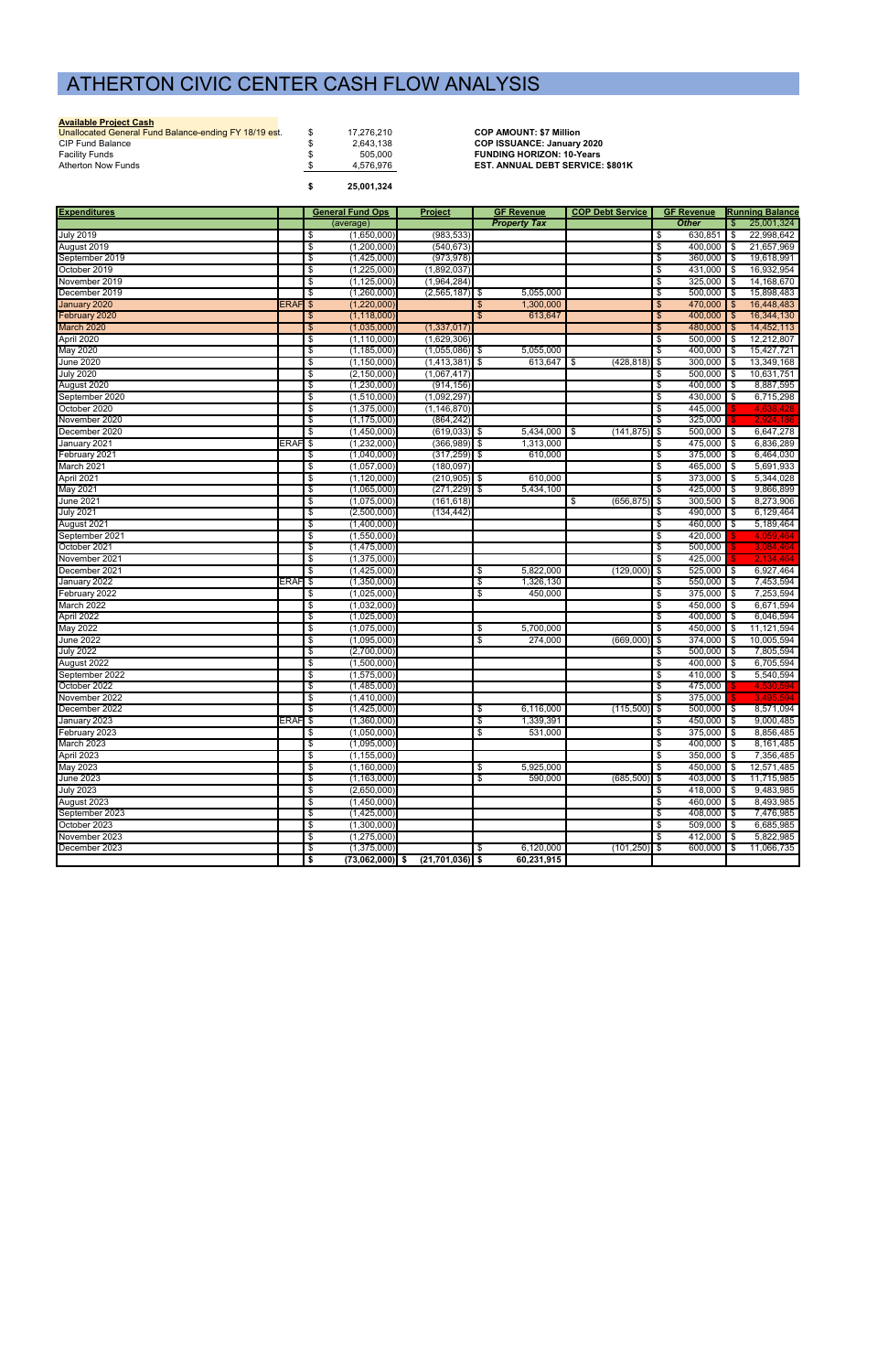### **COP Proceeds 7 Million; 10 Year Horizon**

| <b>COP Issuance</b>            |   |               |
|--------------------------------|---|---------------|
| <b>Project Fund</b>            |   | 7,000,000     |
|                                |   |               |
| <b>Balance Level Cutoff:</b>   |   | \$4,700,000   |
| <b>Running Balance Minimum</b> | S | 2.134.464     |
| In Month / Year                |   | November 2021 |

Period No. **Principal** Coupon Interest Debt Service Annual Debt Service 1 295,000.00 0.04 133,818.47 428,818.47 428,818.47 2 - - 141,875.00 141,875.00 - 3 515,000.00 0.05 141,875.00 656,875.00 798,750.00 - 129,000.00 129,000.00<br>540,000.00 0.05 129,000.00 669,000.00 798,000.00 5 540,000.00 0.05 129,000.00 669,000.00 798,000.00 6 - - 115,500.00 115,500.00 - 7 570,000.00 0.05 115,500.00 685,500.00<br>8 - 101,250.00 101,250.00 8 - - 101,250.00 101,250.00<br>9 595,000.00 0.05 101,250.00 696,250.00 797,500.00 9 595,000.00 0.05 101,250.00 696,250.00 10 - - 86,375.00 86,375.00<br>11 625,000.00 0.05 86,375.00 711,375.00 797,750.00 11 625,000.00 12 - - 70,750.00 70,750.00 - 13 655,000.00 0.05 70,750.00 725,750.00 14 - 15 - 54,375.00 54,375.00 - 54,375.00 54,375.00 54,375.00 54,375.00 54,375.00 54,375.00 54,375.00 54,375.00 15 690,000.00 0.05 54,375.00 744,375.00 798,750.00 16 - - 37,125.00 37,125.00 - 17 725,000.00 0.05 37,125.00 762,125.00 799,250.00 - 19,000.00 19,000.00 19 760,000.00 0.05 19,000.00 779,000.00 798,000.00 20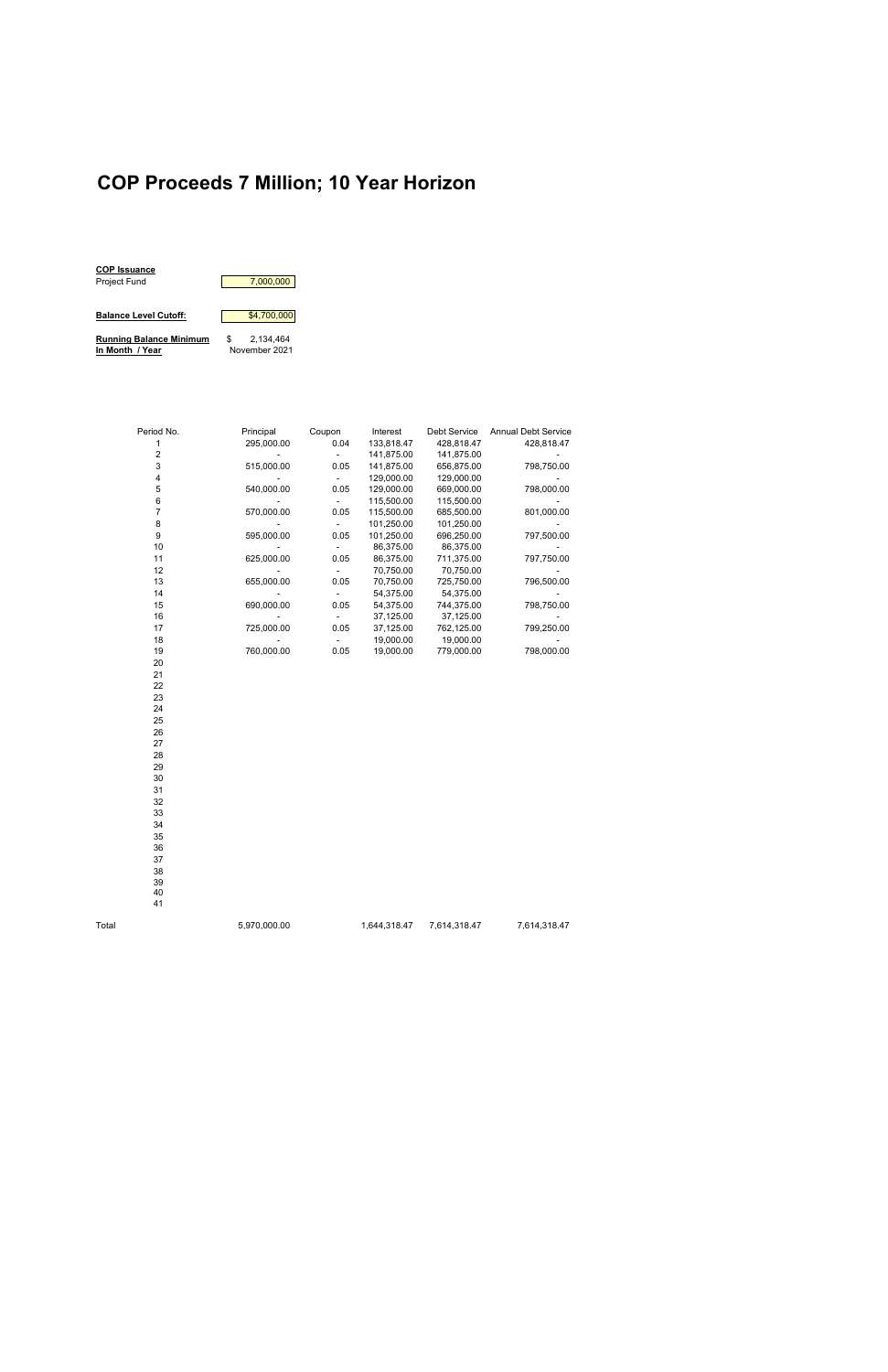| <b>Available Project Cash</b>                         |               |            | <b>COP AMOUNT: \$9,449 Million</b>         |
|-------------------------------------------------------|---------------|------------|--------------------------------------------|
| Unallocated General Fund Balance-ending FY 18/19 est. | $\mathcal{S}$ | 17.276.210 | <b>COP ISSUANCE: January 2020</b>          |
| <b>CIP Fund Balance</b>                               | \$            | 2.643.138  | <b>FUNDING HORIZON: 10-Years</b>           |
| <b>Facility Funds</b>                                 | \$            | 505,000    | <b>EST. ANNUAL DEBT SERVICE: \$1.071 M</b> |
| <b>Atherton Now Funds</b>                             | $\mathbf{f}$  | 4.576.976  |                                            |
|                                                       |               | 25,001,324 |                                            |

| <b>Expenditures</b> |                           | <b>General Fund Ops C Project Drawdov</b> |                   |      | <b>GF Revenue</b>   | <b>COP Debt Service</b> | <b>GF Revenue</b>                        | <b>Running Balance</b>   |
|---------------------|---------------------------|-------------------------------------------|-------------------|------|---------------------|-------------------------|------------------------------------------|--------------------------|
|                     |                           | (average)                                 |                   |      | <b>Property Tax</b> |                         | <b>Other</b>                             | $\frac{1}{2}$ 25,001,324 |
| <b>July 2019</b>    | \$                        | (1,650,000)                               | (983, 533)        |      |                     |                         | $630,851$ \$<br>\$                       | 22,998,642               |
| August 2019         | \$                        | (1,200,000)                               | (540, 673)        |      |                     |                         | \$                                       | 400,000 \$ 21,657,969    |
| September 2019      | \$                        | (1,425,000)                               | (973, 978)        |      |                     |                         | \$<br>$360,000$ \$                       | 19,618,991               |
| October 2019        | \$                        | (1,225,000)                               | (1,892,037)       |      |                     |                         | $431,000$ \$<br>\$                       | 16,932,954               |
| November 2019       | $\boldsymbol{\mathsf{s}}$ | (1, 125, 000)                             | (1,964,284)       |      |                     |                         | $325,000$ \$<br>\$                       | 14,168,670               |
| December 2019       | $\boldsymbol{\mathsf{s}}$ | (1,260,000)                               | (2, 565, 187)     | l \$ | 5,055,000           |                         | $\overline{\mathcal{S}}$                 | 500,000 \$ 15,898,483    |
| January 2020        | \$                        | (1,220,000)                               |                   | \$   | 1,300,000           |                         | 470,000 \$<br>\$                         | 16,448,483               |
| February 2020       | \$                        | (1, 118, 000)                             |                   | \$   | 613,647             |                         | 400,000<br>\$                            | 16,344,130<br><b>S</b>   |
| March 2020          | \$                        | (1,035,000)                               |                   |      |                     |                         | 480,000 \$<br>\$                         | 15,789,130               |
| April 2020          | \$                        | (1, 110, 000)                             | (516, 674)        |      |                     |                         | \$<br>500,000                            | 14,662,456<br>\$         |
| May 2020            | \$                        | (1, 185, 000)                             | $(1,055,086)$ \$  |      | 5,055,000           |                         | $\overline{\mathcal{S}}$<br>$400,000$ \$ | 17,877,370               |
| June 2020           | \$                        | (1, 150, 000)                             | $(1,413,381)$ \$  |      | $613,647$ \$        | (569, 345)              | $300,000$ \$<br>\$                       | 15,658,290               |
| <b>July 2020</b>    | \$                        | (2, 150, 000)                             | (1,067,417)       |      |                     |                         | $500,000$ \$<br>\$                       | 12,940,873               |
| August 2020         | \$                        | (1,230,000)                               | (914, 156)        |      |                     |                         | $400,000$ \$<br>\$                       | 11,196,717               |
| September 2020      | \$                        | (1,510,000)                               | (1,092,297)       |      |                     |                         | $\overline{\mathcal{S}}$<br>$430,000$ \$ | 9,024,420                |
| October 2020        | \$                        | (1,375,000)                               | (1, 146, 870)     |      |                     |                         | \$<br>445,000 \$                         | 6,947,550                |
| November 2020       | \$                        | (1, 175, 000)                             | (864, 242)        |      |                     |                         | \$<br>$325,000$ \$                       | 5,233,308                |
| December 2020       | \$                        | (1,450,000)                               | $(619, 033)$ \$   |      | $5,434,000$ \$      | $(190, 250)$ \$         | $500,000$ \$                             | 8,908,025                |
| January 2021        | \$                        | (1,232,000)                               | (366, 989)        | -\$  | 1,313,000           |                         | \$<br>475,000 \$                         | 9,097,036                |
| February 2021       | \$                        | (1,040,000)                               | $(317, 259)$ \$   |      | 610,000             |                         | $375,000$ \$<br>\$                       | 8,724,777                |
| March 2021          |                           | (1,057,000)                               | (180, 097)        |      |                     |                         | $465,000$ \$                             | 7,952,680                |
|                     | \$                        |                                           |                   |      |                     |                         | \$<br>$373,000$ \$                       | 7,604,775                |
| April 2021          | \$                        | (1,120,000)                               | $(210, 905)$ \$   |      | 610,000             |                         | \$<br>425,000                            |                          |
| May 2021            | $\boldsymbol{\mathsf{s}}$ | (1,065,000)                               | (271, 229)        | \$   | 5,434,100           |                         | \$                                       | 12,127,646<br><b>\$</b>  |
| <b>June 2021</b>    | \$                        | (1,075,000)                               | (161, 618)        |      |                     | (880, 250)<br>\$        | 300,500<br>\$                            | <b>\$</b><br>10,311,278  |
| <b>July 2021</b>    | \$                        | (2,500,000)                               | (134, 442)        |      |                     |                         | 490,000 \$<br>\$                         | 8,166,836                |
| August 2021         | \$                        | (1,400,000)                               |                   |      |                     |                         | $460,000$ \$<br>\$                       | 7,226,836                |
| September 2021      | \$                        | (1,550,000)                               |                   |      |                     |                         | $\overline{\mathcal{S}}$<br>$420,000$ \$ | 6,096,836                |
| October 2021        | \$                        | (1,475,000)                               |                   |      |                     |                         | \$<br>$500,000$ \$                       | 5,121,836                |
| November 2021       | \$                        | (1,375,000)                               |                   |      |                     |                         | $\overline{\mathcal{S}}$<br>425,000      | 4.171.836                |
| December 2021       | \$                        | (1,425,000)                               |                   | \$   | 5,822,000           | (173,000)               | $525,000$ \$<br>\$                       | 8,920,836                |
| January 2022        | $\boldsymbol{\mathsf{s}}$ | (1,350,000)                               |                   | \$   | 1,326,130           |                         | $550,000$ \$<br>\$                       | 9,446,966                |
| February 2022       | \$                        | (1,025,000)                               |                   | \$   | 450,000             |                         | $375,000$ \$<br>\$                       | 9,246,966                |
| March 2022          | \$                        | (1,032,000)                               |                   |      |                     |                         | \$<br>450,000                            | 8,664,966<br><b>\$</b>   |
| April 2022          | \$                        | (1,025,000)                               |                   |      |                     |                         | $400,000$ \$<br>\$                       | 8,039,966                |
| May 2022            | \$                        | (1,075,000)                               |                   | \$   | 5,700,000           |                         | \$<br>450,000 \$                         | 13,114,966               |
| <b>June 2022</b>    | \$                        | (1,095,000)                               |                   | \$   | 274,000             | (898,000)               | $374,000$ \$<br>\$                       | 11,769,966               |
| <b>July 2022</b>    | \$                        | (2,700,000)                               |                   |      |                     |                         | $500,000$ \$<br>\$                       | 9,569,966                |
| August 2022         | \$                        | (1,500,000)                               |                   |      |                     |                         | $400,000$ \$<br>\$                       | 8,469,966                |
| September 2022      | \$                        | (1,575,000)                               |                   |      |                     |                         | 410,000 \$<br>\$                         | 7,304,966                |
| October 2022        | \$                        | (1,485,000)                               |                   |      |                     |                         | 475,000 \$<br>\$                         | 6,294,966                |
| November 2022       | \$                        | (1,410,000)                               |                   |      |                     |                         | \$<br>$375,000$ \$                       | 5,259,966                |
| December 2022       | \$                        | (1,425,000)                               |                   | \$   | 6,116,000           | $(154, 875)$ \$         | $500,000$ \$                             | 10,296,091               |
| January 2023        | \$                        | (1,360,000)                               |                   | \$   | 1,339,391           |                         | \$                                       | 450,000 \$ 10,725,482    |
| February 2023       | \$                        | (1,050,000)                               |                   | \$   | 531,000             |                         | \$<br>$375,000$ \$                       | 10,581,482               |
| March 2023          | \$                        | (1,095,000)                               |                   |      |                     |                         | $400,000$ \$<br>\$                       | 9,886,482                |
| April 2023          | \$                        | (1, 155, 000)                             |                   |      |                     |                         | \$<br>$350,000$ \$                       | 9,081,482                |
| May 2023            | \$                        | (1,160,000)                               |                   | \$   | 5,925,000           |                         | $450,000$ \$<br>\$                       | 14,296,482               |
| <b>June 2023</b>    | $\boldsymbol{\mathsf{s}}$ | (1, 163, 000)                             |                   | \$   | 590,000             | (914, 875)              | \$<br>$403,000$ \$                       | 13,211,607               |
| <b>July 2023</b>    | \$                        | (2,650,000)                               |                   |      |                     |                         | $418,000$ \$<br>\$                       | 10,979,607               |
| August 2023         | \$                        | (1,450,000)                               |                   |      |                     |                         | \$<br>460,000 \$                         | 9,989,607                |
| September 2023      | \$                        | (1,425,000)                               |                   |      |                     |                         | \$<br>408,000 \$                         | 8,972,607                |
| October 2023        | \$                        | (1,300,000)                               |                   |      |                     |                         | $509,000$ \$<br>\$                       | 8,181,607                |
| November 2023       | \$                        | (1,275,000)                               |                   |      |                     |                         | \$<br>412,000 \$                         | 7,318,607                |
| December 2023       | \$                        | (1,375,000)                               |                   | \$   | 6,120,000           | $(135, 875)$ \$         | $600,000$ \$                             | 12,527,732               |
|                     | \$                        | $(73,062,000)$ \$                         | $(19,251,387)$ \$ |      | 60,231,915          |                         |                                          |                          |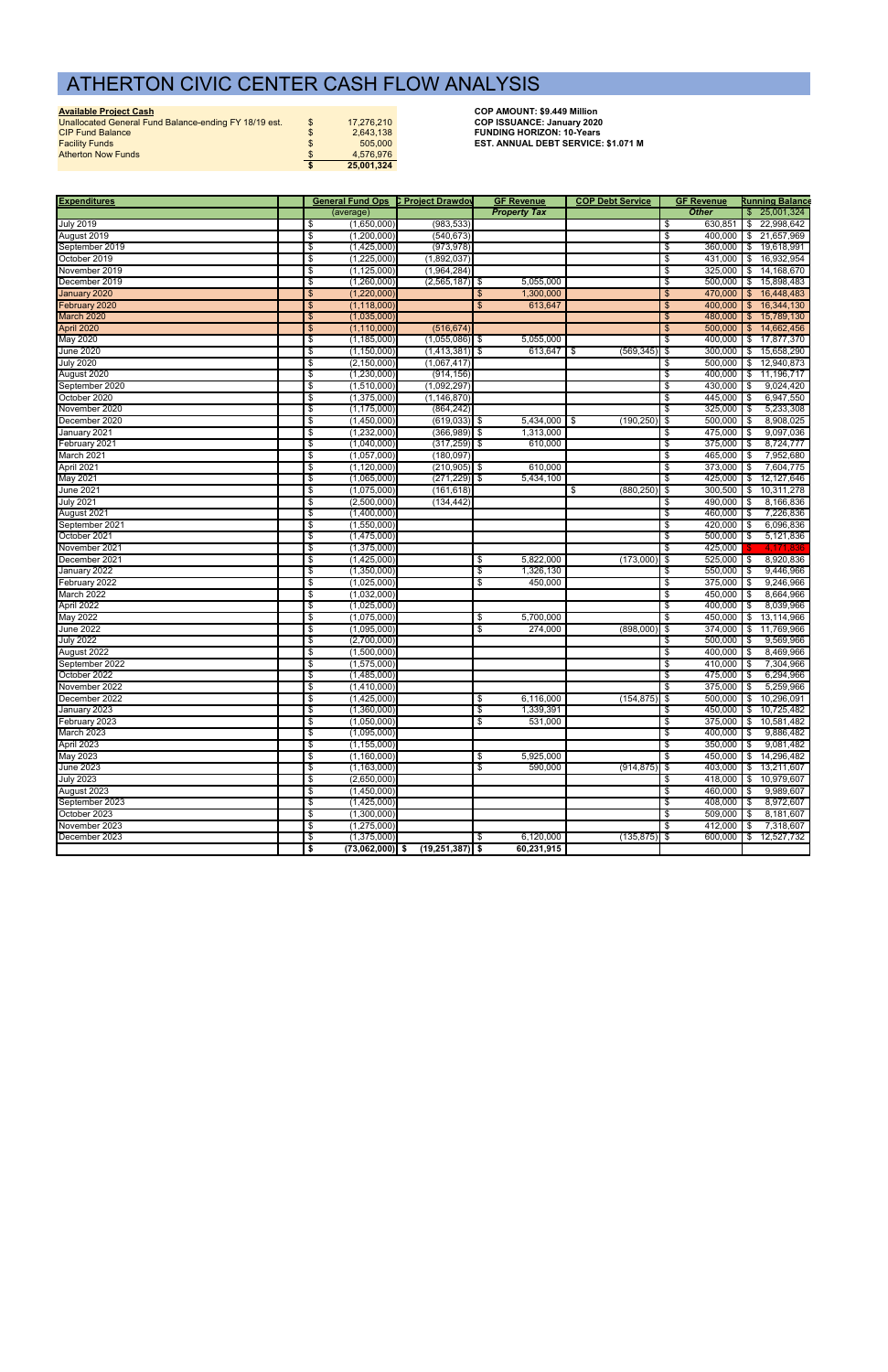# **COP Proceeds 9.449 Million; 10 Year Horizon**



| Period No. | Principal    | Coupon | Interest   | Debt Service | <b>Annual Debt Service</b> |
|------------|--------------|--------|------------|--------------|----------------------------|
|            | 390,000.00   | 0.04   | 179,345.28 | 569,345.28   | 569,345.28                 |
| 2          |              |        | 190,250.00 | 190,250.00   |                            |
| 3          | 690,000.00   | 0.05   | 190,250.00 | 880,250.00   | 1,070,500.00               |
| 4          |              |        | 173,000.00 | 173,000.00   |                            |
| 5          | 725,000.00   | 0.05   | 173,000.00 | 898,000.00   | 1,071,000.00               |
| 6          |              |        | 154.875.00 | 154,875.00   |                            |
|            | 760,000.00   | 0.05   | 154,875.00 | 914,875.00   | 1,069,750.00               |
| 8          |              |        | 135,875.00 | 135,875.00   |                            |
| 9          | 800,000.00   | 0.05   | 135,875.00 | 935,875.00   | 1,071,750.00               |
| 10         |              |        | 115,875.00 | 115,875.00   |                            |
| 11         | 840,000.00   | 0.05   | 115,875.00 | 955,875.00   | 1,071,750.00               |
| 12         |              |        | 94,875.00  | 94,875.00    |                            |
| 13         | 880,000.00   | 0.05   | 94,875.00  | 974,875.00   | 1,069,750.00               |
| 14         |              |        | 72,875.00  | 72,875.00    |                            |
| 15         | 925,000.00   | 0.05   | 72,875.00  | 997,875.00   | 1,070,750.00               |
| 16         |              |        | 49,750.00  | 49,750.00    |                            |
| 17         | 970,000.00   | 0.05   | 49,750.00  | 1,019,750.00 | 1,069,500.00               |
| 18         |              |        | 25,500.00  | 25,500.00    |                            |
| 19         | 1,020,000.00 | 0.05   | 25,500.00  | 1,045,500.00 | 1,071,000.00               |
| 20         |              |        |            |              |                            |
|            |              |        |            |              |                            |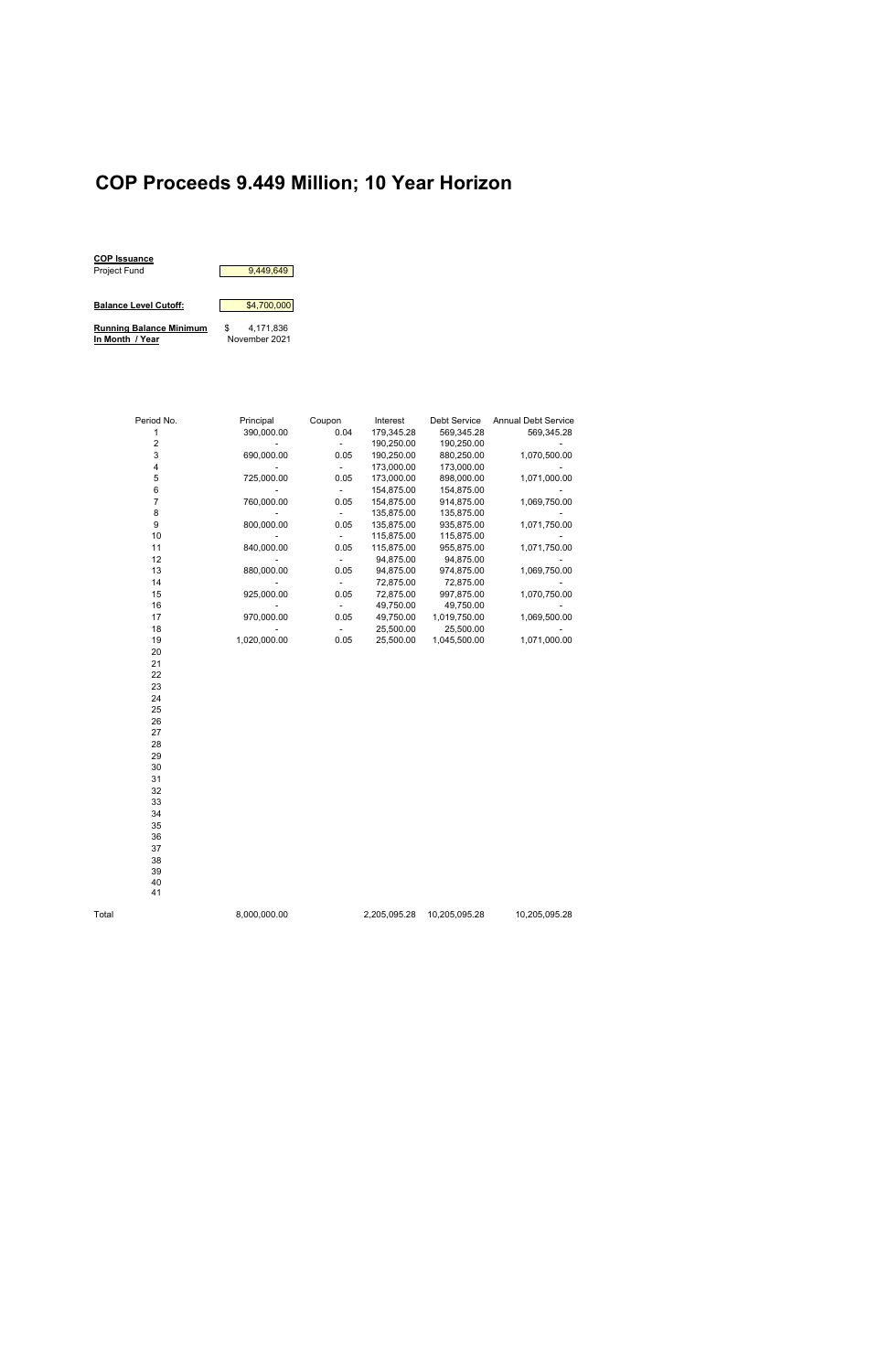|  |  | Available Project Cash |
|--|--|------------------------|
|  |  |                        |

**Available Project Cash COP AMOUNT: \$8 Million**

| Unallocated General Fund Balance-ending FY 18/19 est. | 17.276.210 | <b>COP ISSUANCE: January 2020</b>        |
|-------------------------------------------------------|------------|------------------------------------------|
| <b>CIP Fund Balance</b>                               | 2.643.138  | <b>FUNDING HORIZON: 10-Years</b>         |
| <b>Facility Funds</b>                                 | 505,000    | <b>EST. ANNUAL DEBT SERVICE: \$912 K</b> |
| <b>Atherton Now Funds</b>                             | 4.576.976  |                                          |
|                                                       | 25,001,324 |                                          |

| <b>Expenditures</b>           |                    |                         | General Fund Ops   CC Project Drawdown | <b>GF Revenue</b> |                     | <b>COP Debt Service</b> |                 | <b>GF Revenue</b>                |                         |                | <b>Running Balance</b> |
|-------------------------------|--------------------|-------------------------|----------------------------------------|-------------------|---------------------|-------------------------|-----------------|----------------------------------|-------------------------|----------------|------------------------|
|                               |                    | (average)               |                                        |                   | <b>Property Tax</b> |                         |                 |                                  | <b>Other</b>            | -\$            | 25,001,324             |
| <b>July 2019</b>              |                    | \$<br>(1,650,000)       | (983, 533)                             |                   |                     |                         |                 | -\$                              | 630,851                 | $\sqrt{3}$     | 22,998,642             |
| August 2019                   |                    | \$<br>(1,200,000)       | (540, 673)                             |                   |                     |                         |                 | \$                               | 400,000                 | $\overline{1}$ | 21,657,969             |
| September 2019                |                    | \$<br>(1,425,000)       | (973, 978)                             |                   |                     |                         |                 | \$                               | $360,000$ \$            |                | 19,618,991             |
| October 2019                  |                    | \$<br>(1,225,000)       | (1,892,037)                            |                   |                     |                         |                 | \$                               | 431,000                 | l \$           | 16,932,954             |
| November 2019                 |                    | \$<br>(1, 125, 000)     | (1,964,284)                            |                   |                     |                         |                 | \$                               | $325,000$ \$            |                | 14,168,670             |
| December 2019                 |                    | \$<br>(1,260,000)       | $(2,565,187)$ \$                       |                   | 5,055,000           |                         |                 | $\overline{\boldsymbol{\theta}}$ | $500,000$ \$            |                | 15,898,483             |
| January 2020                  | ERAF <sub>\$</sub> | (1,220,000)             |                                        |                   | 1,300,000           |                         |                 | $\frac{3}{2}$                    | $470,000$ \$            |                | 16,448,483             |
| February 2020                 |                    | \$<br>(1, 118, 000)     |                                        | \$                | 613,647             |                         |                 | $\boldsymbol{\theta}$            | 400,000                 | l \$           | 16,344,130             |
| March 2020                    |                    | \$<br>(1,035,000)       | (337, 017)                             |                   |                     |                         |                 | \$                               | 480,000                 | -\$            | 15,452,113             |
| April 2020                    |                    | \$<br>(1, 110, 000)     | (1,629,306)                            |                   |                     |                         |                 | \$                               | 500,000                 | $\blacksquare$ | 13,212,807             |
| May 2020                      |                    | \$<br>(1, 185, 000)     | $(1,055,086)$ \$                       |                   | 5,055,000           |                         |                 | \$                               | 400,000                 | I \$           | 16,427,721             |
| <b>June 2020</b>              |                    | \$<br>(1, 150, 000)     | $(1,413,381)$ \$                       |                   | 613,647             | \$                      | (487, 428)      | θ,                               | $300,000$ \$            |                | 14,290,559             |
| <b>July 2020</b>              |                    | \$<br>(2, 150, 000)     | (1,067,417)                            |                   |                     |                         |                 | \$                               | $500,000$ \$            |                | 11,573,142             |
| August 2020                   |                    | \$<br>(1,230,000)       | (914, 156)                             |                   |                     |                         |                 | \$                               | 400,000 \$              |                | 9,828,986              |
| September 2020                |                    | \$<br>(1,510,000)       | (1,092,297)                            |                   |                     |                         |                 | \$                               | 430,000 \$              |                | 7,656,689              |
| October 2020                  |                    | \$<br>(1,375,000)       | (1, 146, 870)                          |                   |                     |                         |                 | \$                               | 445,000 \$              |                | 5,579,819              |
| November 2020                 |                    | \$<br>(1, 175, 000)     | (864, 242)                             |                   |                     |                         |                 | \$                               | 325,000                 |                | 3,865,577              |
| December 2020                 |                    | \$<br>(1,450,000)       | $(619, 033)$ \$                        |                   | 5,434,000           | \$                      | (161, 625)      | $\sqrt[3]{2}$                    | 500,000                 | I \$           | 7,568,919              |
| January 2021                  | ERAF <sub>\$</sub> | (1,232,000)             | $(366,989)$ \$                         |                   | 1,313,000           |                         |                 | \$                               | 475,000 \$              |                | 7,757,930              |
| February 2021                 |                    | \$<br>(1,040,000)       | $(317, 259)$ \$                        |                   | 610,000             |                         |                 | \$                               | 375,000                 | $\sqrt{3}$     | 7,385,671              |
| March 2021                    |                    | \$<br>(1,057,000)       | (180, 097)                             |                   |                     |                         |                 | \$                               | $465,000$ \$            |                | 6,613,574              |
| April 2021                    |                    | \$<br>(1, 120, 000)     | $(210,905)$ \$                         |                   | 610,000             |                         |                 | \$                               | 373,000                 | $\sqrt{3}$     | 6,265,669              |
| May 2021                      |                    | \$<br>(1,065,000)       | $(271, 229)$ \$                        |                   | 5,434,100           |                         |                 | \$                               | $425,000$ \$            |                | 10,788,540             |
| <b>June 2021</b>              |                    | \$<br>(1,075,000)       | (161, 618)                             |                   |                     | \$                      | (746, 625)      | \$                               | $300,500$ \$            |                | 9,105,797              |
| <b>July 2021</b>              |                    | \$<br>(2,500,000)       | (134, 442)                             |                   |                     |                         |                 | \$                               | 490,000                 | $\blacksquare$ | 6,961,355              |
| August 2021                   |                    | \$<br>(1,400,000)       |                                        |                   |                     |                         |                 | $\frac{1}{2}$                    | 460,000 \$              |                | 6,021,355              |
| September 2021                |                    | \$<br>(1,550,000)       |                                        |                   |                     |                         |                 | \$                               | 420,000                 | $\overline{1}$ | 4,891,355              |
| October 2021                  |                    | \$<br>(1,475,000)       |                                        |                   |                     |                         |                 | \$                               | 500,000                 |                | 3,916,355              |
| November 2021                 |                    | \$<br>(1,375,000)       |                                        |                   |                     |                         |                 | \$                               | 425,000                 |                | 2,966,355              |
| December 2021                 |                    | \$<br>(1,425,000)       |                                        | \$                | 5,822,000           |                         | (147,000)       | \$                               | $525,000$ \$            |                | 7,741,355              |
| January 2022                  | ERAF <sub>\$</sub> | (1,350,000)             |                                        | \$                | 1,326,130           |                         |                 | -\$                              | $550,000$ \$            |                | 8,267,485              |
| February 2022                 |                    | \$<br>(1,025,000)       |                                        | \$                | 450,000             |                         |                 | \$                               | $375,000$ \$            |                | 8,067,485              |
| March 2022                    |                    | \$<br>(1,032,000)       |                                        |                   |                     |                         |                 | $\boldsymbol{\phi}$              | $450,000$ \$            |                | 7,485,485              |
| April 2022                    |                    | \$<br>(1,025,000)       |                                        |                   |                     |                         |                 | \$                               | 400,000                 | I \$           | 6,860,485              |
| May 2022                      |                    | \$<br>(1,075,000)       |                                        | \$                | 5,700,000           |                         |                 | \$                               | $450,000$ \$            |                | 11,935,485             |
| <b>June 2022</b>              |                    | \$<br>(1,095,000)       |                                        | \$                | 274,000             |                         | (762,000)       | $\frac{1}{2}$                    | 374,000                 | $\overline{1\$ | 10,726,485             |
| <b>July 2022</b>              |                    | \$<br>(2,700,000)       |                                        |                   |                     |                         |                 | \$                               | $500,000$ \$            |                | 8,526,485              |
| August 2022                   |                    | \$<br>(1,500,000)       |                                        |                   |                     |                         |                 | \$                               | $400,000$ \$            |                | 7,426,485              |
| September 2022                |                    | \$<br>(1, 575, 000)     |                                        |                   |                     |                         |                 | \$                               | $410,000$ \$            |                | 6,261,485              |
| October 2022                  |                    | \$<br>(1,485,000)       |                                        |                   |                     |                         |                 | \$                               | 475,000 \$              |                | 5,251,485              |
| November 2022                 |                    | \$<br>(1,410,000)       |                                        |                   |                     |                         |                 | \$                               | 375,000                 |                |                        |
| December 2022<br>January 2023 |                    | \$<br>(1,425,000)       |                                        | \$                | 6,116,000           |                         | $(131, 625)$ \$ |                                  | 500,000 \$              |                | 9,275,860              |
|                               | ERAF <sub>\$</sub> | (1,360,000)             |                                        | \$                | 1,339,391           |                         |                 | \$                               | $\overline{450,000}$ \$ |                | 9,705,251              |
| February 2023                 |                    | \$<br>(1,050,000)       |                                        | \$                | 531,000             |                         |                 | $\bullet$                        | $375,000$ \$            |                | 9,561,251              |
| March 2023                    |                    | \$<br>(1,095,000)       |                                        |                   |                     |                         |                 | \$                               | $400,000$ \$            |                | 8,866,251              |
| April 2023                    |                    | \$<br>(1, 155, 000)     |                                        |                   |                     |                         |                 | \$                               | $350,000$ \$            |                | 8,061,251              |
| May 2023                      |                    | \$<br>(1,160,000)       |                                        | \$                | 5,925,000           |                         |                 | \$                               | 450,000 \$              |                | 13,276,251             |
| <b>June 2023</b>              |                    | \$<br>(1, 163, 000)     |                                        | \$                | 590,000             |                         | $(776, 625)$ \$ |                                  | 403,000 \$              |                | 12,329,626             |
| <b>July 2023</b>              |                    | \$<br>(2,650,000)       |                                        |                   |                     |                         |                 | \$                               | 418,000 \$              |                | 10,097,626             |
| August 2023                   |                    | \$<br>(1,450,000)       |                                        |                   |                     |                         |                 | $\boldsymbol{\theta}$            | 460,000 \$              |                | 9,107,626              |
| September 2023                |                    | \$<br>(1,425,000)       |                                        |                   |                     |                         |                 | $\boldsymbol{\theta}$            | 408,000 \$              |                | 8,090,626              |
| October 2023                  |                    | \$<br>(1,300,000)       |                                        |                   |                     |                         |                 | \$                               | $509,000$ \$            |                | 7,299,626              |
| November 2023                 |                    | \$<br>(1,275,000)       |                                        |                   |                     |                         |                 | -\$                              | $412,000$ \$            |                | 6,436,626              |
| December 2023                 |                    | \$<br>(1,375,000)       |                                        | \$                | 6,120,000           |                         | $(115,500)$ \$  |                                  | $600,000$ \$            |                | 11,666,126             |
|                               |                    | \$<br>$(73,062,000)$ \$ | $(20, 701, 036)$ \$                    |                   | 60,231,915          |                         |                 |                                  |                         |                |                        |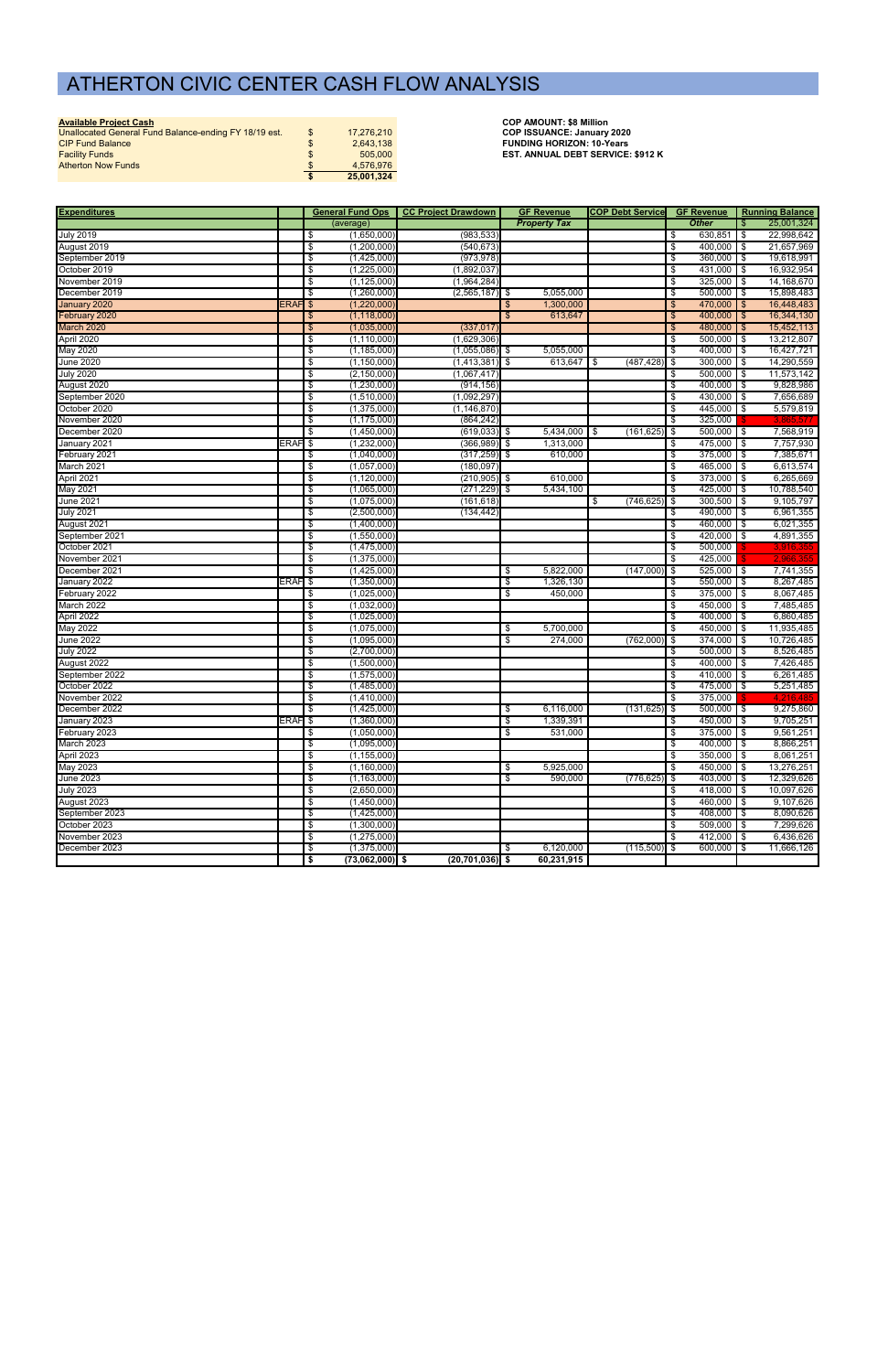### **COP Proceeds 8 Million; 10 Year Horizon**

| <b>COP Issuance</b>            |   |               |
|--------------------------------|---|---------------|
| <b>Project Fund</b>            |   | 8.000.000     |
|                                |   |               |
| <b>Balance Level Cutoff:</b>   |   | \$4,700,000   |
| <b>Running Balance Minimum</b> | S | 2.966.355     |
| In Month / Year                |   | November 2021 |

Period No. Principal Coupon Interest Debt Service Annual Debt Service 1 335,000.00 0.04 152,427.64 487,427.64 487,427.64 161,625.00 3 585,000.00 0.05 161,625.00 746,625.00 908,250.00 4 - - 147,000.00 147,000.00 - 5 615,000.00 0.05 147,000.00 762,000.00 6 - - 131,625.00 131,625.00<br>7 645,000.00 0.05 131,625.00 776,625.00 908,250.00 7 645,000.00 0.05 131,625.00 776,625.00 8 - - 115,500.00 115,500.00<br>115,500.00 0.05 115,500.00 0.05 9 680,000.00 9 680,000.00 0.05 115,500.00 795,500.00 911,000.00 10 - - 98,500.00 98,500.00 - 11 715,000.00 0.05 98,500.00 813,500.00<br>12 - 80,625.00 80,625.00 12 - 80,625.00<br>13 750,000.00 0.05 80,625.00 13 750,000.00 0.05 80,625.00 830,625.00 911,250.00 14 - - 61,875.00 61,875.00<br>15 - 785,000.00 0.05 61,875.00 846,875.00 15 785,000.00 0.05 61,875.00 846,875.00 908,750.00 42,250.00 17 825,000.00 0.05 42,250.00 867,250.00 909,500.00  $- 21,625.00$ 19 865,000.00 0.05 21,625.00 886,625.00 908,250.00 20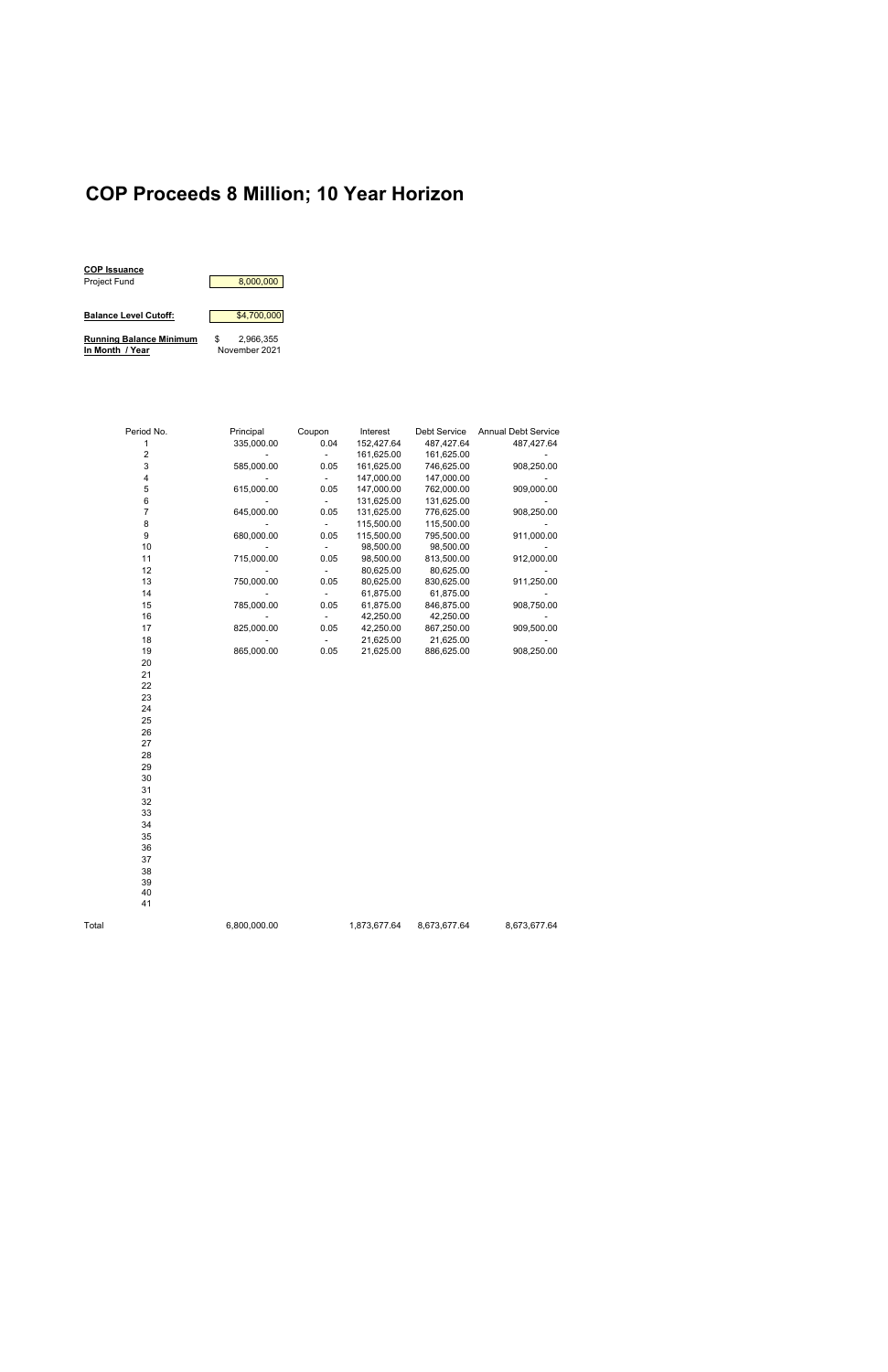|  |  | Available Project Cash |
|--|--|------------------------|
|  |  |                        |

**Available Project Cash COP AMOUNT: \$9 Million**

| Unallocated General Fund Balance-ending FY 18/19 est. | 17.276.210 | <b>COP ISSUANCE: January 2020</b>          |
|-------------------------------------------------------|------------|--------------------------------------------|
| <b>CIP Fund Balance</b>                               | 2.643.138  | <b>FUNDING HORIZON: 10-Years</b>           |
| <b>Facility Funds</b>                                 | 505,000    | <b>EST. ANNUAL DEBT SERVICE: \$1.022 M</b> |
| <b>Atherton Now Funds</b>                             | 4.576.976  |                                            |
|                                                       | 25,001,324 |                                            |

| <b>Expenditures</b> |                    |                                          | General Fund Ops   CC Project Drawdown | <b>GF Revenue</b>   | <b>COP Debt Service</b>  | <b>GF Revenue</b>        | <b>Running Balance</b>                  |
|---------------------|--------------------|------------------------------------------|----------------------------------------|---------------------|--------------------------|--------------------------|-----------------------------------------|
|                     |                    | (average)                                |                                        | <b>Property Tax</b> |                          | <b>Other</b>             | 25,001,324<br>\$                        |
| <b>July 2019</b>    |                    | (1,650,000)<br>\$                        | (983, 533)                             |                     |                          | 630,851<br>\$            | 22,998,642<br>  \$                      |
| August 2019         |                    | \$<br>(1,200,000)                        | (540, 673)                             |                     |                          | \$<br>400,000 \$         | 21,657,969                              |
| September 2019      |                    | (1,425,000)<br>\$                        | (973, 978)                             |                     |                          | $360,000$ \$<br>\$       | 19,618,991                              |
| October 2019        |                    | $\sqrt[6]{\frac{2}{5}}$<br>(1,225,000)   | (1,892,037)                            |                     |                          | $431,000$ \$<br>\$       | 16,932,954                              |
| November 2019       |                    | \$<br>(1, 125, 000)                      | (1,964,284)                            |                     |                          | $325,000$ \$<br>\$       | 14,168,670                              |
| December 2019       |                    | \$<br>(1,260,000)                        | (2, 565, 187)                          | 5,055,000<br>\$     |                          | $500,000$ \$<br>\$       | 15,898,483                              |
| January 2020        | ERAF               | (1,220,000)<br>$\boldsymbol{\mathsf{S}}$ |                                        | 1,300,000           |                          | 470,000<br>\$            | 16,448,483<br>$\boldsymbol{\mathsf{s}}$ |
| February 2020       |                    | (1, 118, 000)<br>$\frac{3}{2}$           |                                        | 613,647<br>\$       |                          | 400,000<br>\$            | 16,344,130<br>\$                        |
| March 2020          |                    | (1,035,000)<br>$\frac{1}{2}$             |                                        |                     |                          | 480,000<br>S             | 15,789,130<br>$\frac{1}{2}$             |
| April 2020          |                    | (1, 110, 000)<br>$\mathfrak{s}$          | (966, 323)                             |                     |                          | 500,000<br>\$            | 14,212,807<br>\$                        |
| May 2020            |                    | \$<br>(1, 185, 000)                      | (1,055,086)                            | 5,055,000<br>-\$    |                          | $400,000$ \$<br>\$       | 17,427,721                              |
| <b>June 2020</b>    |                    | \$<br>(1, 150, 000)                      | $(1,413,381)$ \$                       | 613,647             | (546, 037)<br>$\sqrt{3}$ | $300,000$ \$<br>  \$     | 15,231,950                              |
| <b>July 2020</b>    |                    | \$<br>(2, 150, 000)                      | (1,067,417)                            |                     |                          | $500,000$ \$<br>\$       | 12,514,533                              |
| August 2020         |                    | \$<br>(1,230,000)                        | (914, 156)                             |                     |                          | \$<br>400,000            | 10,770,377<br>l \$                      |
| September 2020      |                    | \$<br>(1,510,000)                        | (1,092,297)                            |                     |                          | 430,000 \$<br>\$         | 8,598,080                               |
| October 2020        |                    | \$<br>(1,375,000)                        | (1, 146, 870)                          |                     |                          | $445,000$ \$<br>\$       | 6,521,210                               |
| November 2020       |                    | (1, 175, 000)<br>\$                      | (864, 242)                             |                     |                          | $325,000$ \$<br>\$       | 4,806,968                               |
| December 2020       |                    | \$<br>(1,450,000)                        | $(619,033)$ \$                         | $5,434,000$ \$      | (181, 375)               | $500,000$ \$<br>  \$     | 8,490,560                               |
| January 2021        | ERAF <sup>\$</sup> | (1,232,000)                              | $(366,989)$ \$                         | 1,313,000           |                          | 475,000 \$<br>\$         | 8,679,571                               |
| February 2021       |                    | \$<br>(1,040,000)                        | (317, 259)                             | \$<br>610,000       |                          | $375,000$ \$<br>\$       | 8,307,312                               |
| March 2021          |                    | \$<br>(1,057,000)                        | (180, 097)                             |                     |                          | 465,000 \$<br>\$         | 7,535,215                               |
| April 2021          |                    | \$<br>(1, 120, 000)                      | $(210,905)$ \$                         | 610,000             |                          | $373,000$ \$<br>\$       | 7,187,310                               |
| May 2021            |                    | \$<br>(1,065,000)                        | (271, 229)                             | \$<br>5,434,100     |                          | 425,000<br>\$            | l \$<br>11,710,181                      |
| <b>June 2021</b>    |                    | \$<br>(1,075,000)                        | (161, 618)                             |                     | (841, 375)<br>\$         | $300,500$ \$<br><b>S</b> | 9,932,688                               |
| <b>July 2021</b>    |                    | \$<br>(2,500,000)                        | (134, 442)                             |                     |                          | 490,000 \$<br>\$         | 7,788,246                               |
| August 2021         |                    | (1,400,000)<br>\$                        |                                        |                     |                          | 460,000 \$<br>\$         | 6,848,246                               |
| September 2021      |                    | \$<br>(1,550,000)                        |                                        |                     |                          | \$<br>420,000 \$         | 5,718,246                               |
| October 2021        |                    | $\overline{\mathcal{S}}$<br>(1,475,000)  |                                        |                     |                          | $500,000$ \$<br>\$       | 4,743,246                               |
| November 2021       |                    | $\sqrt[6]{\frac{2}{5}}$<br>(1,375,000)   |                                        |                     |                          | 425,000<br>\$            | 3,793,246                               |
| December 2021       |                    | s,<br>(1,425,000)                        |                                        | 5,822,000<br>\$     | (164, 875)               | $525,000$ \$<br>  \$     | 8,550,371                               |
| January 2022        | ERAF <sub>\$</sub> | (1,350,000)                              |                                        | 1,326,130<br>\$     |                          | $550,000$ \$<br>\$       | 9,076,501                               |
| February 2022       |                    | \$<br>(1,025,000)                        |                                        | \$<br>450,000       |                          | 375,000<br>\$            | \$<br>8,876,501                         |
| March 2022          |                    | (1,032,000)<br>\$                        |                                        |                     |                          | $450,000$ \$<br>\$       | 8,294,501                               |
| April 2022          |                    | \$<br>(1,025,000)                        |                                        |                     |                          | $400,000$ \$<br>\$       | 7,669,501                               |
| May 2022            |                    | (1,075,000)<br>\$                        |                                        | 5,700,000<br>\$     |                          | $450,000$ \$<br>\$       | 12,744,501                              |
| <b>June 2022</b>    |                    | \$<br>(1,095,000)                        |                                        | \$<br>274,000       | (854, 875)               | $374,000$ \$<br>  \$     | 11,442,626                              |
| <b>July 2022</b>    |                    | \$<br>(2,700,000)                        |                                        |                     |                          | $500,000$ \$<br>\$       | 9,242,626                               |
| August 2022         |                    | (1,500,000)<br>\$                        |                                        |                     |                          | 400,000 \$<br>\$         | 8,142,626                               |
| September 2022      |                    | \$<br>(1,575,000)                        |                                        |                     |                          | \$<br>410,000 \$         | 6,977,626                               |
| October 2022        |                    | \$<br>(1,485,000)                        |                                        |                     |                          | 475,000 \$<br>-\$        | 5,967,626                               |
| November 2022       |                    | \$<br>(1,410,000)                        |                                        |                     |                          | $375,000$ \$<br>\$       | 4,932,626                               |
| December 2022       |                    | (1,425,000)<br>\$                        |                                        | 6,116,000<br>\$.    | (147, 625)               | $500,000$ \$<br>l \$     | 9,976,001                               |
| January 2023        | ERAF <sub>\$</sub> | (1,360,000)                              |                                        | \$<br>1,339,391     |                          | \$<br>450,000 \$         | 10,405,392                              |
| February 2023       |                    | (1,050,000)<br>\$                        |                                        | \$<br>531,000       |                          | $375,000$ \$<br>\$       | 10,261,392                              |
| March 2023          |                    | \$<br>(1,095,000)                        |                                        |                     |                          | \$<br>400,000 \$         | 9,566,392                               |
| April 2023          |                    | \$<br>(1, 155, 000)                      |                                        |                     |                          | $350,000$ \$<br>-\$      | 8,761,392                               |
| May 2023            |                    | \$<br>(1, 160, 000)                      |                                        | 5,925,000<br>\$     |                          | \$<br>450,000 \$         | 13,976,392                              |
| <b>June 2023</b>    |                    | \$<br>(1, 163, 000)                      |                                        | \$<br>590,000       | (872, 625)               | \$<br>403,000 \$         | 12,933,767                              |
| <b>July 2023</b>    |                    | \$<br>(2,650,000)                        |                                        |                     |                          | 418,000 \$<br>\$         | 10,701,767                              |
| August 2023         |                    | \$<br>(1,450,000)                        |                                        |                     |                          | \$<br>460,000 \$         | 9,711,767                               |
| September 2023      |                    | (1,425,000)<br>\$                        |                                        |                     |                          | 408,000 \$<br>\$         | 8,694,767                               |
| October 2023        |                    | \$<br>(1,300,000)                        |                                        |                     |                          | $509,000$ \$<br>\$       | 7,903,767                               |
| November 2023       |                    | (1,275,000)<br>\$                        |                                        |                     |                          | $412,000$ \$<br>\$       | 7,040,767                               |
| December 2023       |                    | $\sqrt[6]{\frac{2}{5}}$<br>(1,375,000)   |                                        | 6,120,000<br>\$     | $(129,500)$ \$           | $600,000$ \$             | 12,256,267                              |
|                     |                    | $(73,062,000)$ \$<br>\$                  | $(19, 701, 036)$ \$                    | 60,231,915          |                          |                          |                                         |